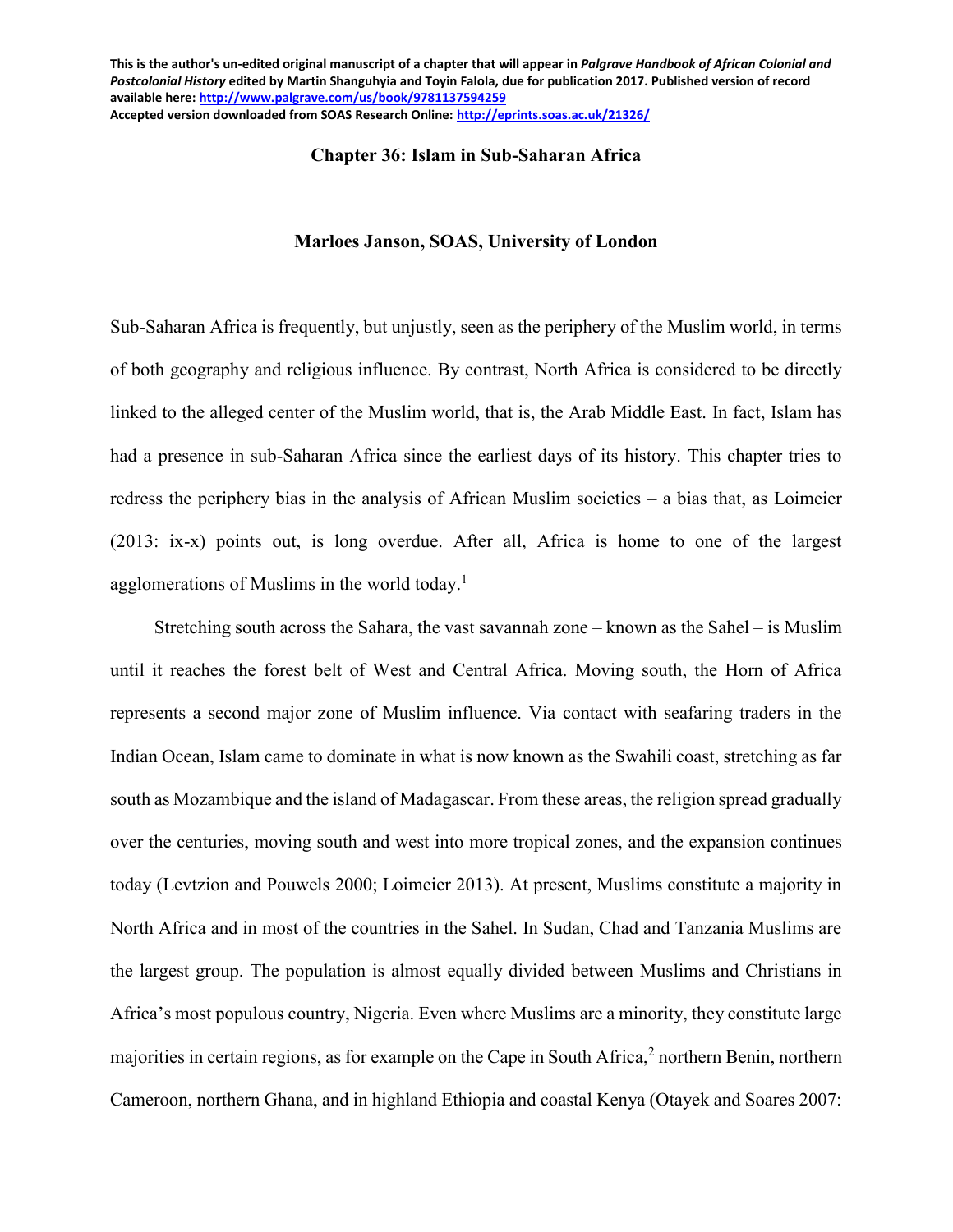2). Although being a minority, Muslims are nevertheless important in politics in Uganda (Chande 2000), and are a force to be reckoned with on the national level in Malawi and Mozambique (Alpers 2000: 315-319). This chapter begins by mapping historical processes in the expansion of Islam in precolonial sub-Saharan Africa, before moving on to the colonial and postcolonial periods. The focus is on West and East Africa – regions that have been well documented in the literature.<sup>3</sup> Compared with the study of Muslim societies in West and East Africa, the topic of Islam in southern Africa is still in its infancy (but see Tayob 1999).

Scholars studying Islam in sub-Saharan Africa have long written about an "African Islam", reflecting the Sufi bias typical of scholarship on Islam in Africa.<sup>4</sup> This chapter aims at demonstrating that the recurrent idea of an "African Islam" hampers a better understanding of the emergence of Islamic reformist-oriented movements.<sup>5</sup> I conclude by pointing out new approaches to the study of Islam in sub-Saharan Africa that capture the complexity and fluidity of the different ways of "being Muslim" in everyday living, thereby challenging ingrained analytical binaries such as an "African Islam" versus "Arab Islam" and an accommodating Sufi Islam versus an orthodox reformist Islam.

## *History of Islam in Sub-Saharan Africa*

The Muslim penetration of sub-Saharan Africa has traditionally been associated with conquest, trade, migration and missionary activities, occurring in four main phases (e.g. Trimingham 1959, 1964; Clarke 1982; Hiskett 1984; Pouwels 1987; Levtzion 1994; Robinson 2004; Loimeier 2013). The first phase dates to the seventh and eight centuries, with the military conquest of much of North Africa, where political submission and conversion to Islam were considered one and the same act (Levtzion and Pouwels 2000: 2). Converted Berber-speaking nomads were well positioned to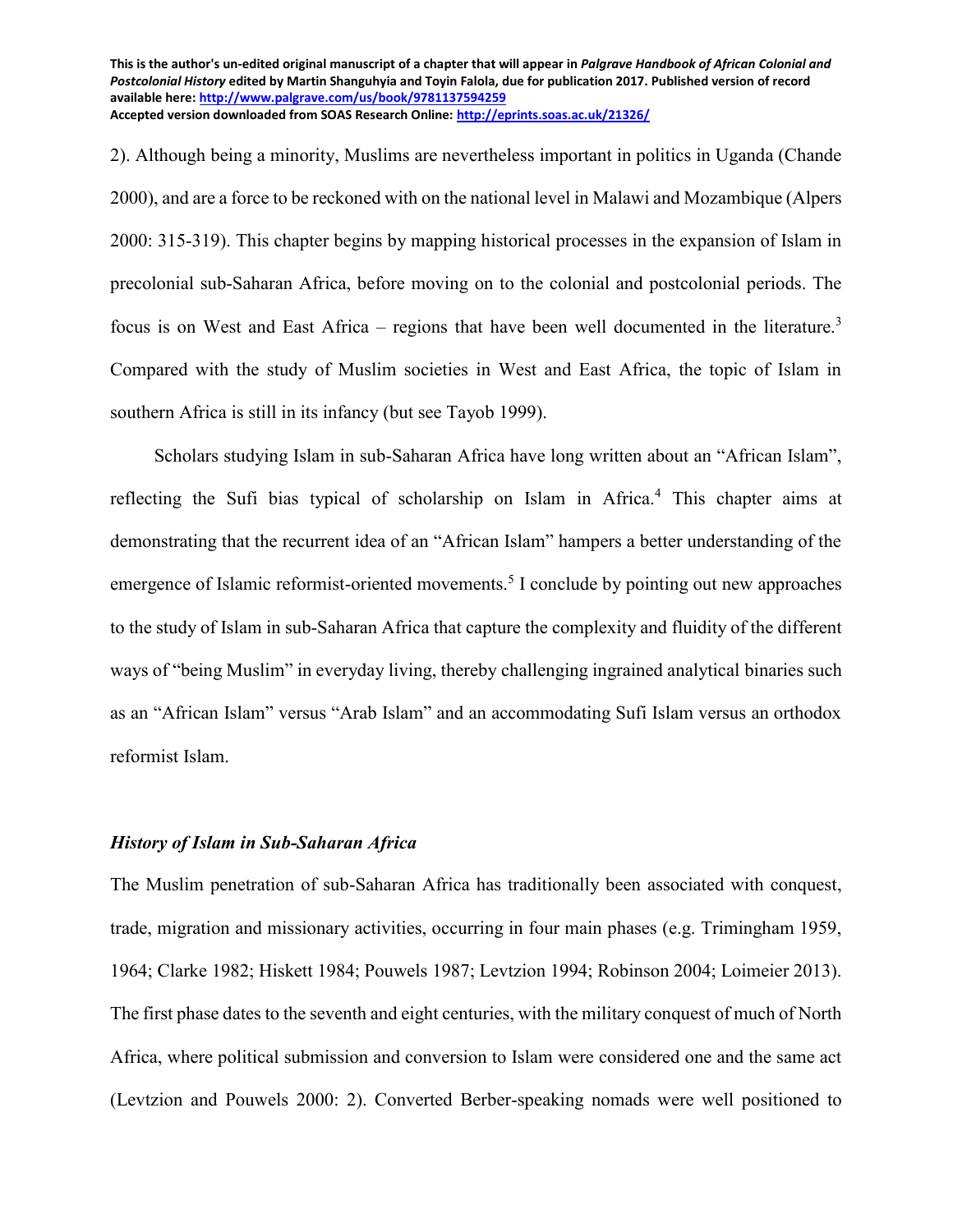mediate Islamic influences between the Maghreb and the Western Sudan. The Almoravid movement – translated as "the movement of those who engaged in holy war" – originated in the desert space between North and West Africa in the eleventh century (Clarke 1982: 13). It initiated the implantation of the Maliki law school (*madhab*),<sup>6</sup> thus giving the region a shared intellectuallegal frame of reference (Von Sivers 2000: 25-26). The Almoravid movement is also held responsible for conquering the Ghana Empire in the eleventh century, resulting into its Islamization (Levtzion 2000: 64).

During the second phase, Islam spread across the Sahara into West Africa along the Trans-Saharan trade routes. From the tenth century onward, North African Muslim merchants settled in the main towns along the trade routes (Clarke 1982: 10-12). In addition to goods like salt, merchants brought Islamic ideas and practices to West Africa. Due to its central location on the rim of the Indian Ocean, trade was also the avenue through which Islam spread in East Africa. Whereas in West Africa Islam expanded gradually from the Sahel toward the tropical forest belt of the Guinea coast, Islam in East Africa remained confined to a chain of settlements on the shore of the Indian Ocean and the islands off the coast until the nineteenth century (Loimeier 2013: 239- 240). A second difference was that whereas the spread of Islam in East Africa went hand in hand with linguistic and cultural "Arabization" (Pouwels 1987: 129-131), in West Africa Arabic failed to achieve the status of a vernacular language and became the lingua franca of only scholarly circles – the "Latin of Africa" (Hunwick 2004: 133).

During the third phase, the influence of Muslim traders along with Muslim scholars was instrumental in the formation of states ruled by Muslims. "It is not always easy," writes Lewis, "to distinguish between the Islamizing role of Muslim traders, on the one hand, and of teachers and holy men, on the other, since these two activities are often associated in Muslim communities and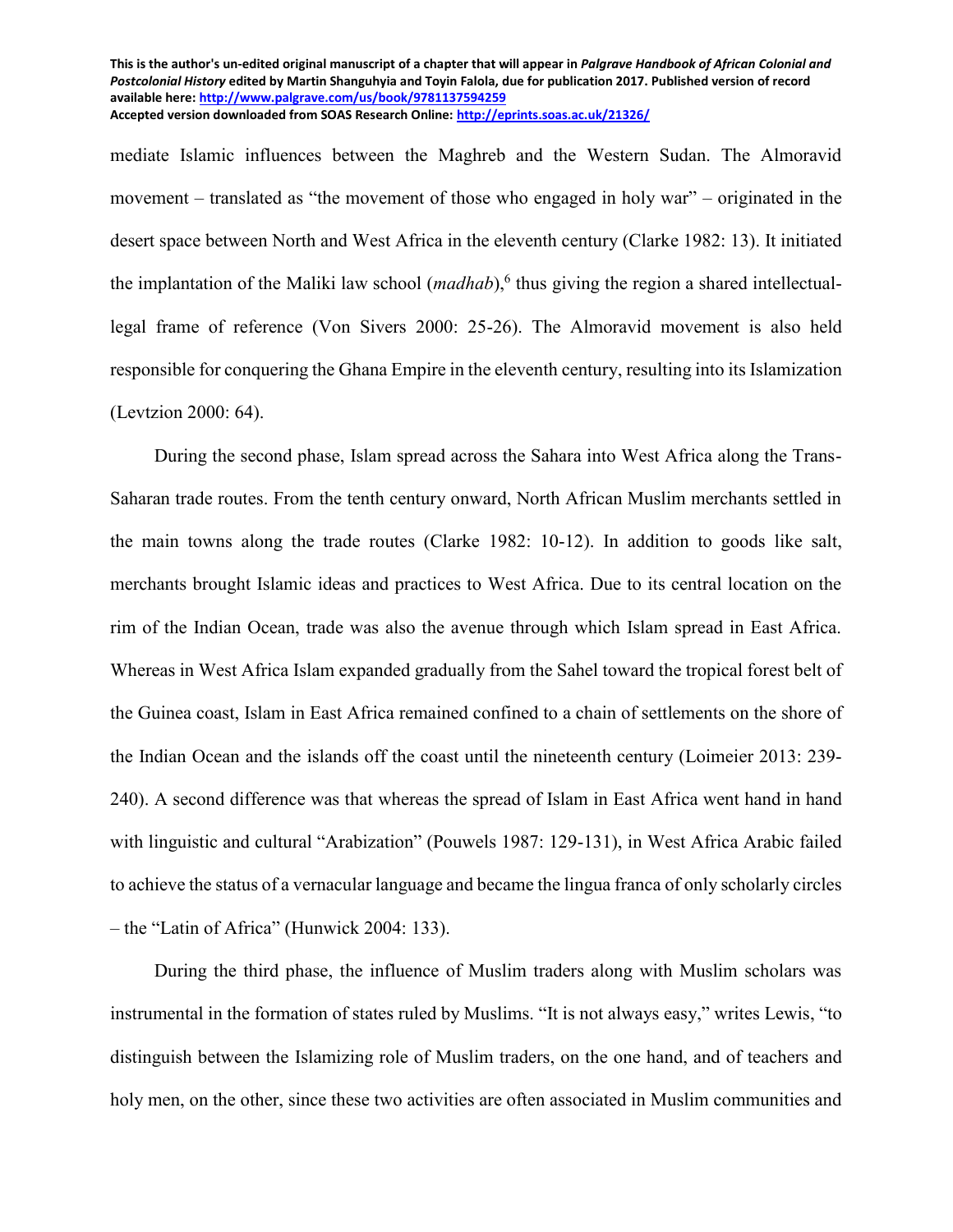regularly combined in the same person" (1966: 20; see also Sanneh 1989; Levtzion 1994: Chapter 5). Traders and Muslim clerics propagated Islam under the patronage of local rulers. In the thirteenth century, Islam became the religion of state in the Mali Empire, by then the dominant political and commercial power in the Western Sudan (Levtzion 2000: 66-68).

Here it should be noted that throughout the third phase of the Islamic expansion, Islam remained a court religion. Because only the king and his immediate entourage came under the influence of Islam, the ruling aristocracy adopted a middle position between Islam and the traditional religion, patronizing both Muslim clerics and traditional priests (Levtzion and Pouwels 2000: 3). Both categories provided services to local rulers, in the form of amulets, prayers, blessings, healing and other supernatural means at their disposal to guarantee the prosperity of the polity, as well as its king. The symbiotic relation of Islam with traditional religion was attested by the Moroccan traveler Ibn Battuta when he visited the Malian court in the middle of the fourteenth century. He attended two Islamic festivals and in his book *Travels* he condemns the "vile practices" of the Malian participants, who mixed Islamic practices with traditional ones (Levtzion 2000: 67- 68).

Despite its expansion, Islam remained marginal in sub-Saharan Africa until the time of the jihadist movements in the eighteenth and nineteenth centuries, which were motivated by the desire to eliminate *shirk* (idolatry) at chiefly courts in order to establish systems of government based on Islamic principles. The most prominent was Usman dan Fodio's jihad in Hausaland (modern northern Nigeria), which resulted in the creation of the Sokoto Caliphate in 1809 – the largest state in West Africa until it was conquered by the British in 1903 (Last 1967). While the Sokoto Caliphate determined Islamic practice in West Africa, the Zanzibar Sultanate became the focal point of the religious and cultural life of the East African coast in the nineteenth century. The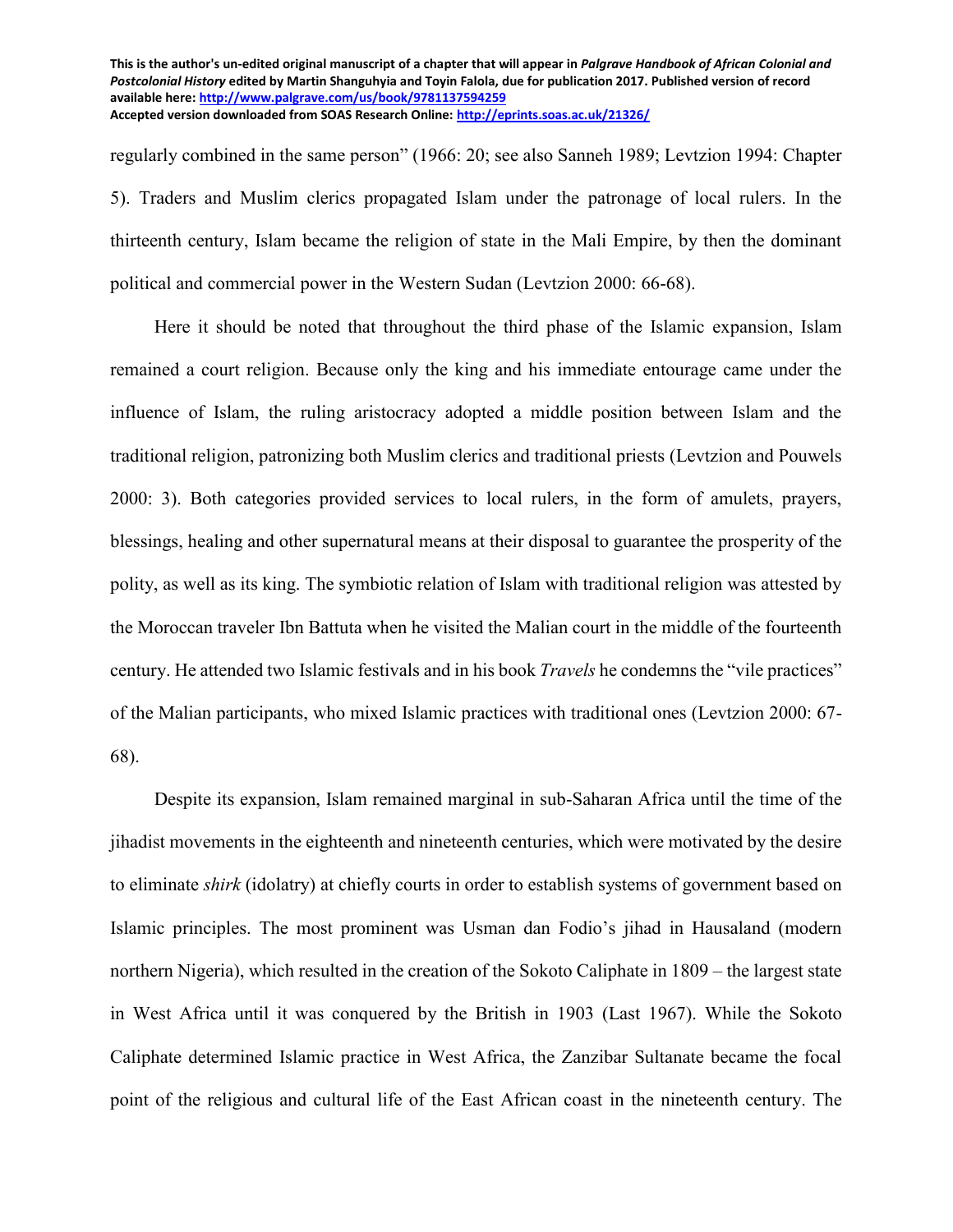bombardment of Zanzibar by British naval forces in 1896 sealed its transformation into a British protectorate (Pouwels 2000: 265; Loimeier 2013: 229-234).

Loimeier (2013: 291) concludes that the Muslim caliphates and sultanates resulting from jihad movements in the eighteenth and nineteenth centuries constituted an important political experience, because for the first time in sub-Saharan history Islam became the only source of political legitimacy. Jihadist movements were, however, crucial not only in the expansion of Islam as a political force, but also in anticolonial resistance. For example, the man whom the British characterized as the "mad Mullah" (Sayyid Muhammad Abdallah Hassan) of Somalia conducted a jihad between 1898 and 1920 to resist the territorial ambitions of the British, Italians and Ethiopians. The Sayyid (an honorific title for the alleged descendants of the Prophet Muhammad) belonged to the Shadhiliyya Sufi order and confronted the Qadiriyya, who collaborated with the European rulers, with the aim of establishing an independent Islamic state for Somalis (Kapteijns 2000: 235-237; Loimeier 2013: 202-209).

The final phase of the Islamic expansion in sub-Saharan Africa began in the nineteenth century under influence of the Sufi orders (*turuq*). Starting in the mid-nineteenth century, the Tijaniyya, under the leadership of al-Hajj 'Umar Tall (d. 1864), gradually superseded the Qadiriyya – which had originated in Baghdad in the thirteenth century – as the largest Sufi order in West Africa. Al-Hajj 'Umar Tall led a large-scale jihad movement in the area of present-day Mali, resulting in mass conversion (Robinson 1985). Popularly-based Sufi orders reached the East African coast much later; only near the end of the nineteenth century did the Qadiriyya, 'Alawiyya and Shadhiliyya become active and trigger a movement of conversion to Islam (Bang 2003). But although they had a much shorter history than the Sufi orders in West Africa, the East African Sufi orders played an important role in bringing newcomers to Islam. Their egalitarian attitude attracted

**This is the author's un-edited original manuscript of a chapter that will appear in** *Palgrave Handbook of African Colonial and Postcolonial History* **edited by Martin Shanguhyia and Toyin Falola, due for publication 2017. Published version of record available here:<http://www.palgrave.com/us/book/9781137594259> Accepted version downloaded from SOAS Research Online[: http://eprints.soas.ac.uk/21326/](http://eprints.soas.ac.uk/21326/)**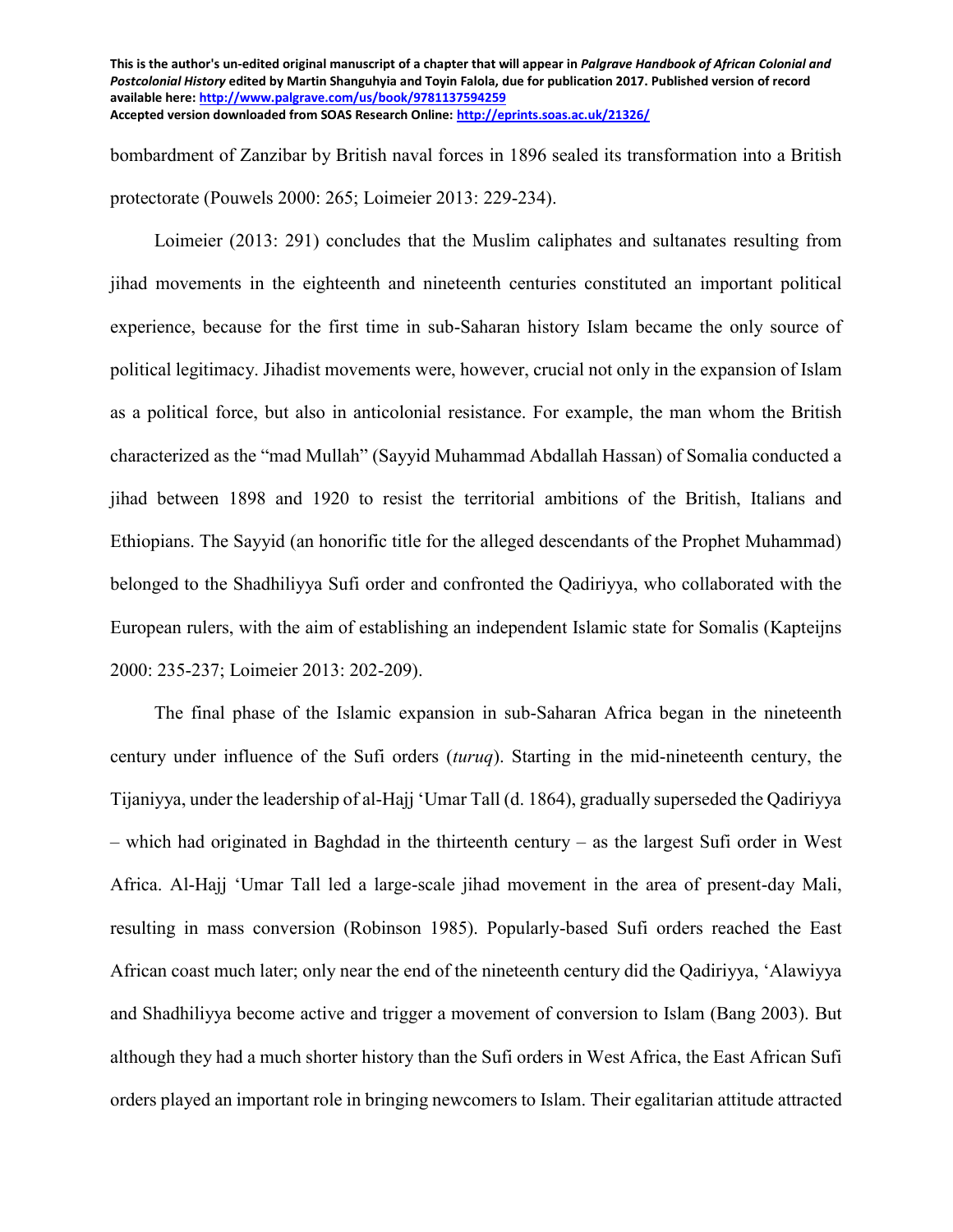migrants, marginalized upcountry converts and (ex)slaves who had been routinely excluded from power (Loimeier 2013: 237).

Remarkably, although none of the European colonial powers developed a coherent Muslim policy, the colonial period, that is, the late nineteenth and early twentieth century, saw the largescale conversion of Africans to Islam.

# *The Colonial Period*

The relationship between colonialism and Islam was a complex one. Although colonial rule put an end to the jihadist movements and colonial governments attempted to prevent Islam from expanding, the process of Islamization accelerated during the colonial period and the number of converts increased due to colonial policies and activities. According to Launay and Soares (1999), the rise in the number of Muslims during the colonial period can be explained in terms of developments within the "Islamic sphere" – a Muslim public arena that existed separately, though not detached from, the colonial public sphere. Muslims throughout sub-Saharan Africa took advantage of the new possibilities created by colonialism, thereby expanding the Islamic sphere.

To be better able to control their Muslim subjects, colonial officials maintained close contacts with local Muslim rulers and religious scholars. Only a minority of Muslim leaders resisted colonialism or tried to avoid conquest by making the *hijra* (migrating beyond the reach of colonial authorities):<sup>7</sup> the majority chose accommodation or collaboration (Levtzion and Pouwels 2000: 13). For instance, Senegalese *marabouts* (Muslim clerics) collaborated closely with the French colonial rulers.<sup>8</sup> This collaboration implied that the colonial government used marabouts to mobilize support for its programs and to collect taxes, and in return allowed them to exercise influence on the shaping of Senegalese society and polity (Villalón 1995). In neighboring Gambia,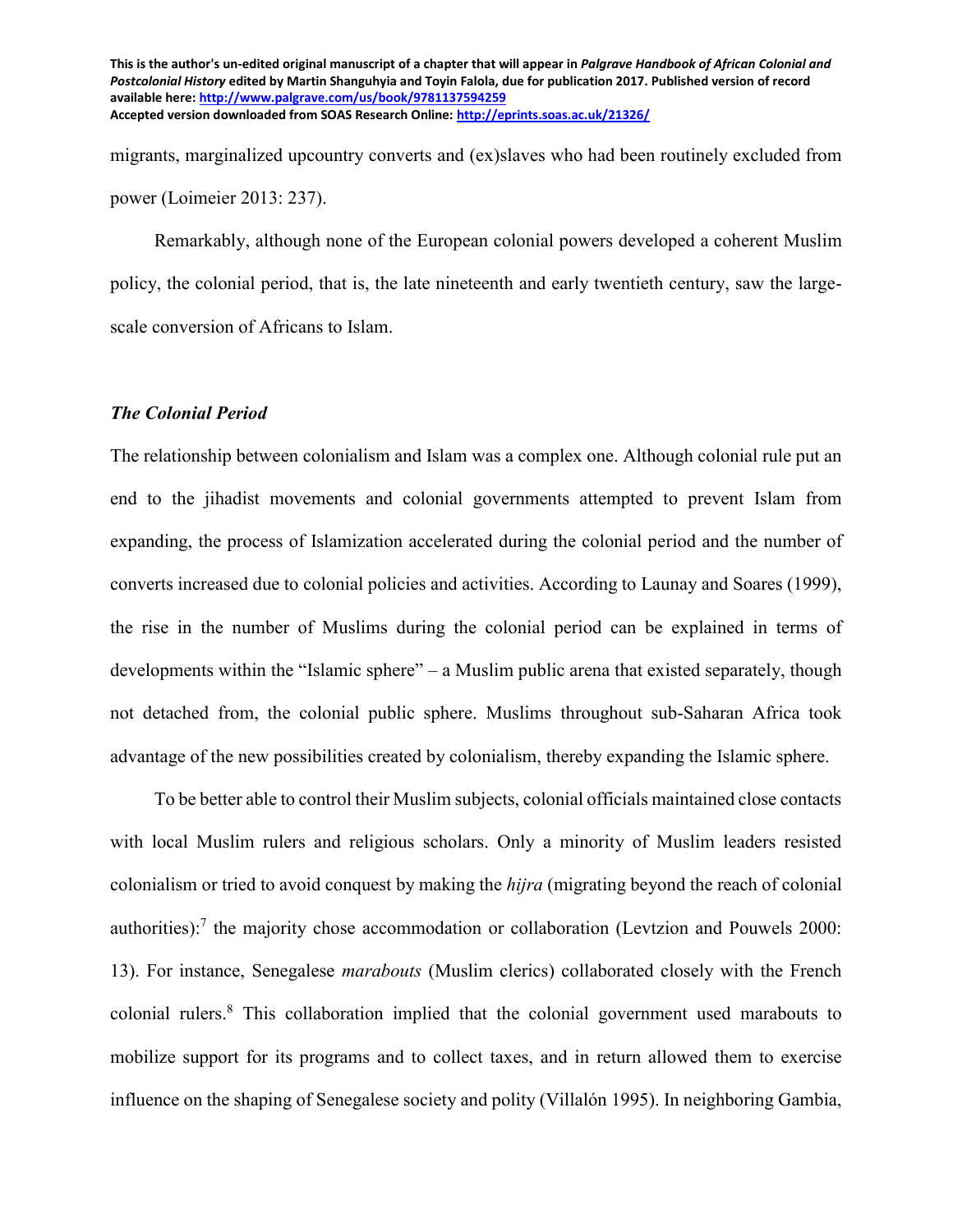the British colonial rulers acknowledged the centrality of Islam by making room for some elements of the Sharia law in the legal system (Janson 2014: 41). Likewise, the *ʻulama* (Islamic scholars) of the East African protectorates were co-opted into the regime's service as salaried *qadis* (Islamic judges) and other "native" officials (Kapteijns 2000: 238-239).

Second, new means of communication and transport facilitated travel and the flow of ideas among African Muslims and between African Muslims and their counterparts elsewhere. The explicit aim of the improved infrastructure was to stimulate the flow of raw materials – peanuts, palm oil, cotton, wild rubber, coffee and cocoa – and of labor to support the colonial enterprise. By building roads to previously inaccessible areas of the country and opening the hinterland, colonial rulers unwittingly enabled Muslim clerics and traders to communicate with one another and expand their spheres of influence (Nyang and Janson 2009: 284). Moreover, by putting an end to jihads and local warfare, colonial governments were able to guarantee safe travel over long distances (Launay and Soares 1999: 505). Africans from the countryside migrated to the growing urban centers where they came under Muslim influence. Mobility thus facilitated the expansion of Islam. As a result, more standardized ways of being Muslim emerged during the colonial period. In this context Eickelman (1989) speaks of a "generic Islam" that is centered around the assumed universals of Islam (see also Launay and Soares 1999: 506). This new trend was reflected in the increase of the number of African Muslims who were able to set out on the *hajj*, the pilgrimage to Mecca. It is here that Muslims were brought face-to-face with a diversity of their fellow Muslims. As such, the *hajj* is a tool to integrate the worldwide community of Muslims, the *umma* (Eickelman and Piscatori 1990).

The advent of Islam in South Africa also occurred in conjunction with colonialism. The first Muslims in South Africa, the "Malay", were taken from Southeast Asia by the Dutch colonists in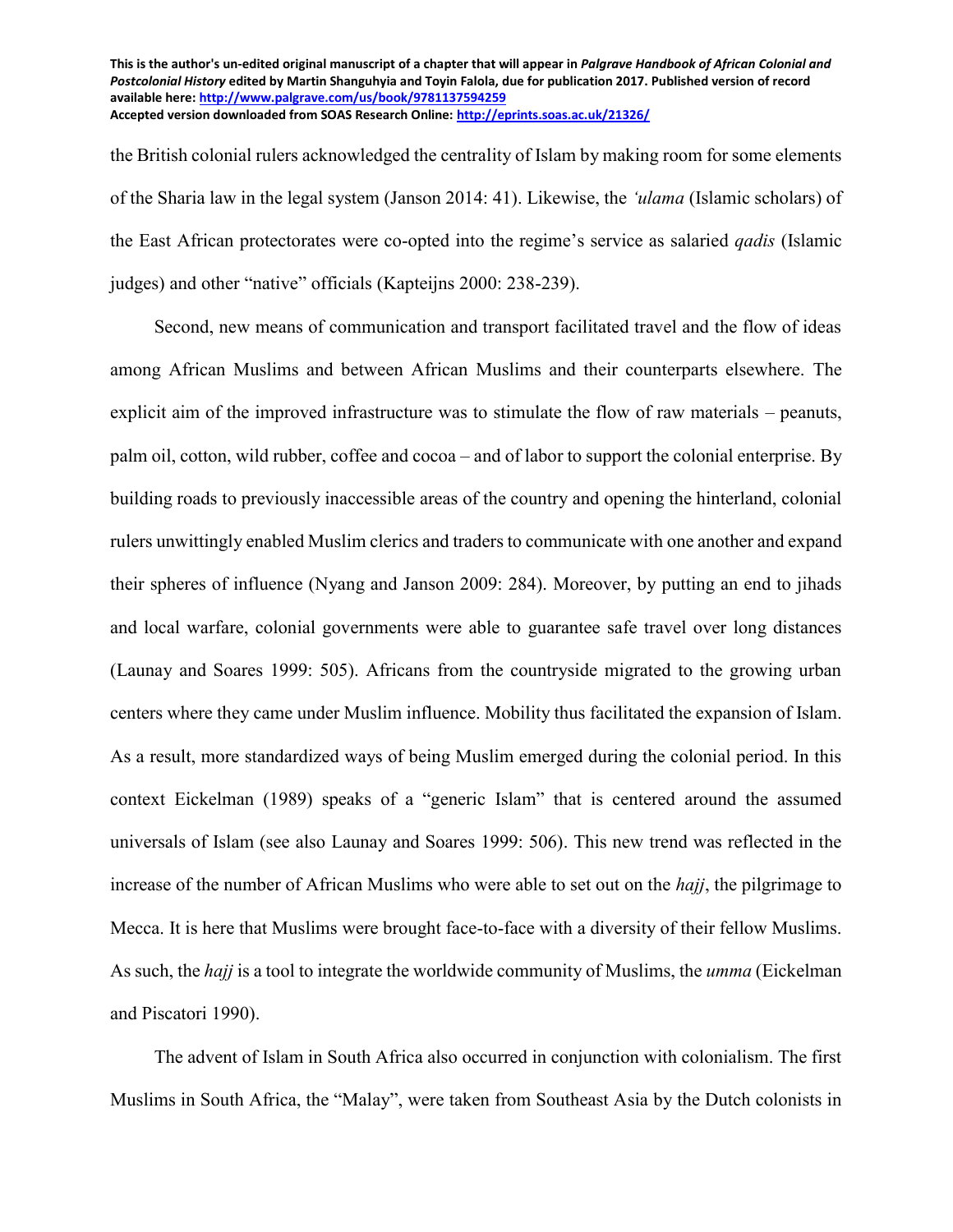1658. A second group (1860-1911) came from India as indentured laborers to work on Natal's sugar plantations. The Malay and Indian Muslims make up the two largest groups among the Muslim population of South Africa today (Vahed 2000: 44-45). Under British rule, the Cape Muslim population gained religious freedom and the number of mosques increased. However, the growing size of the Cape Muslim community triggered a number of communal disputes over the leadership of mosques, as a result of which it was never able to achieve the kind of political unity that would have been necessary to influence Cape Town's political development in decisive ways in the late nineteenth century (Loimeier 2013: 16, 261).

Whilst colonial attitudes towards the Muslim subjects remained ambivalent, Islam turned into a majority religion in large parts of sub-Saharan Africa in the twentieth century. At the transition to independence, a new wave of Islamic reform erupted.

#### *The New Wave of Islamic Reform in Postcolonial Africa*

Despite the colonial impetus to the expansion of Islam, Christian missions spread throughout sub-Saharan Africa in the twentieth century. While many Africans acquired literacy and formal Western education and became Christian, Muslims – who continued to follow their traditional Islamic system of education – had less access to formal education and less opportunity for development. Consequently, Christians came to have a "privileged position" in society (Chande 1998: 6-8; see also Comaroff and Comaroff 1991). With the rise of a class of literate African Christians, Muslims became less important to the colonial administration, and Muslim communities tended to become marginalized from the modern economic sector. The imbalances created by these unequal circumstances make up much of the legacy being experienced by Muslims in postcolonial Africa (Sperling 2000: 297). Thus began a wave of Muslim emancipation with Muslim parties and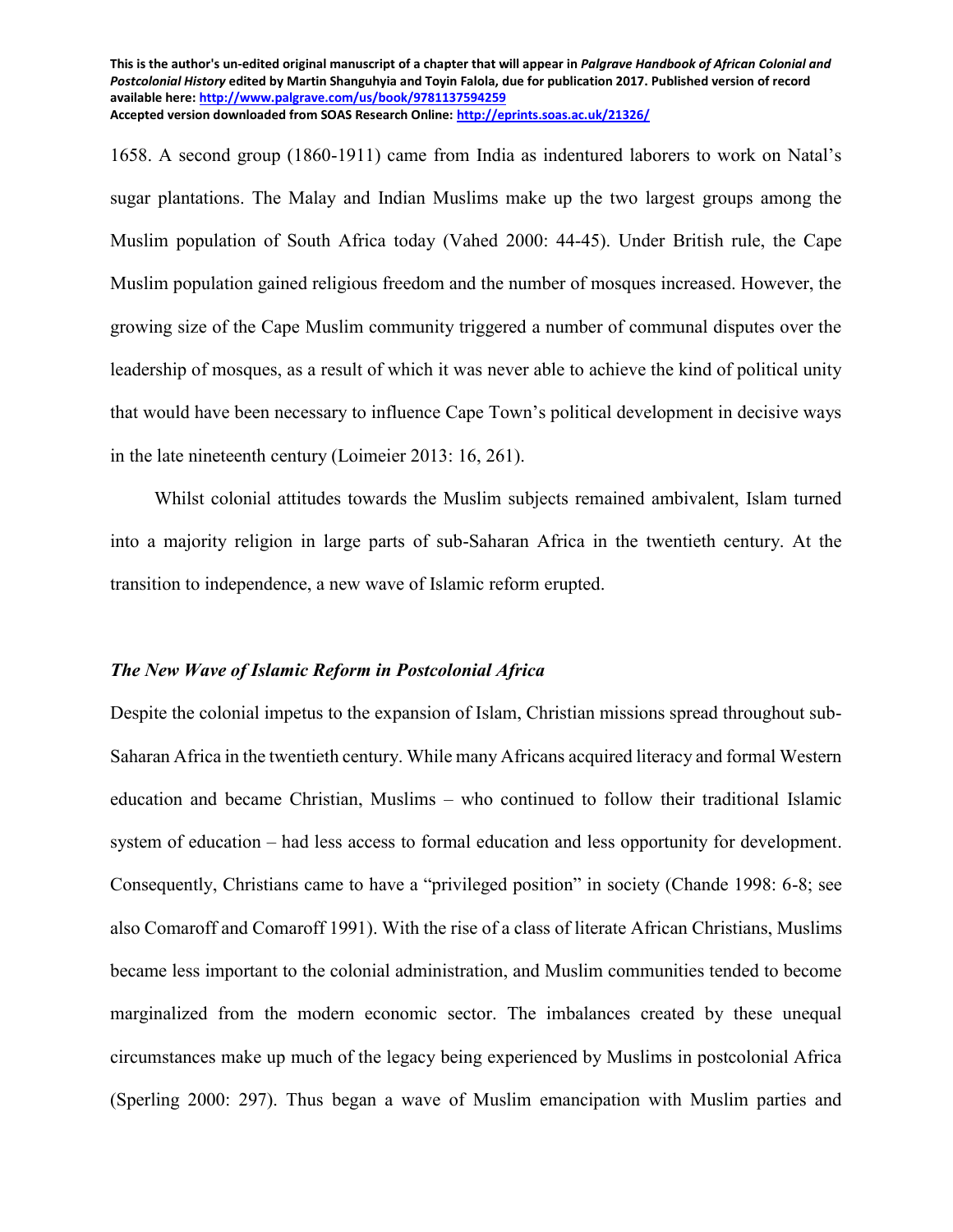pressure groups calling for a Muslim equivalent to the Christian mission schools established in the colonial period. Money coming from oil-producing Muslim countries since the 1970s facilitated the implementation of these demands (Skinner 1990: 133-135).

Since the 1970s, an increasing number of African students also received scholarships to universities and colleges in Egypt, Sudan, Libya, Saudi Arabia and Kuwait. Upon their return to sub-Saharan Africa, they attempted to reform Islam by purifying it from local traditions. Their attempts resulted in local disputes about the "correct" practice of Islam. An example is the *qabdsadl* dispute, that is, the dispute over the position of the arms in prayer in parts of West Africa. Whereas the Maliki school of law recommended *sadl* (arms outstretched), new Muslim movements of reform affiliated with the Saudi-oriented Wahhabiyya and the Indo-Pakistani Tablighi Jamaʻat insisted on *qabd* (arms folded over the chest) (Loimeier 2013: 23-24). Other forms of ritual practice over which conflict broke out in East African Muslim communities were the celebration of Muslim holidays and in particular the birthday of the Prophet Muhammad, the *maulidi* (Ar. *mawlid*). Although *maulidi* is celebrated by significant parts of the Muslim population of the Kenyan coast (and elsewhere in Africa), the form of the celebrations (the use of musical instruments, textual recitation in either Arabic or Kiswhahili, etc.) is highly contested from within. The strong influence of Islamic reformism over the last few decades has largely rejected *maulidi* as undue religious innovation in Kenya (Kresse 2006).

Due to the importance of proper ritual, ritual practices have often been at the center of local disputes in African Muslim communities (Launay 2004: 27, 105). These disputes touch on questions of education, authority and religious identity. On the grounds that they were educated in formal institutions in the Arab world, reformist Muslims claim to have more insight into the proper interpretation of Islam than scholars who were trained in the traditional Muslim education system.

**This is the author's un-edited original manuscript of a chapter that will appear in** *Palgrave Handbook of African Colonial and Postcolonial History* **edited by Martin Shanguhyia and Toyin Falola, due for publication 2017. Published version of record available here:<http://www.palgrave.com/us/book/9781137594259> Accepted version downloaded from SOAS Research Online[: http://eprints.soas.ac.uk/21326/](http://eprints.soas.ac.uk/21326/)**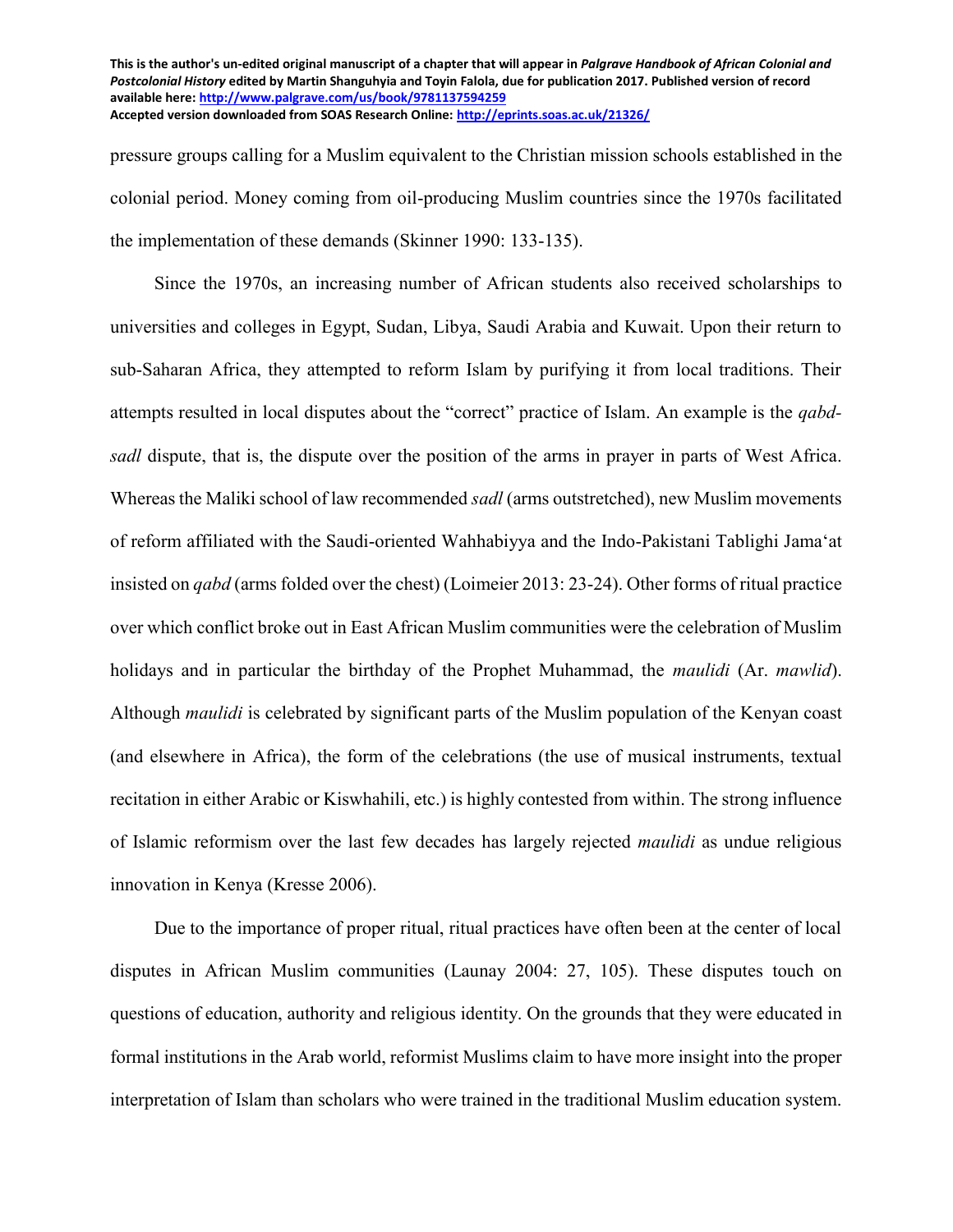Owing to the new Afro-Arab cooperation in the 1970s, a number of international Muslim organizations involved in both *da'wa* (mission) and development-oriented activities capitalized on this new interpretation of Islam.<sup>9</sup>

Under the influence of the Iranian Revolution, with the increased presence and resources of the Arab Gulf States and Saudi Arabia, the exposure to a more reformist type of Islam stirred up an Islamic revival in sub-Saharan Africa (Lacunza-Balda 1997; Loimeier 2003; Masquelier 2009; Schulz 2012). This resulted in an increased visibility and assertiveness of Islam in society, as manifested in the mushrooming of mosques, Islamic schools and clinics, which identify much of the public – and especially urban – space as Islamic. Since the 1990s, media-savvy Muslim intellectuals have captured the media. They publicly called into question the religious authority of the established Muslim scholars – the *ʻulama* – leading to a fragmentation of religious authority (Eickelman and Piscatori 1996). The spread of new media technologies thus set in motion the process of the democratization of religious knowledge. No longer are the *'ulama* regarded as the sole guardians of Islam; religious authority is now in many hands. Islamic radio and television broadcasts, as well as audiotapes of preaching and religious pamphlets, have brought about a public debate on what "true Islam" involves (Hackett and Soares 2014).

Transnational movements such as the *Jamaʻat Izalat al-Bidʻa wa-Iqamat as-Sunna*, that is, the Society for the Removal of Innovation and Reinstatement of the Sunna or Izala for short in West Africa (Loimeier 1997; Kane 2003), and the *Tablighi Jamaʻat* – a missionary movement that originated in India and that has made inroads in West Africa (Janson 2014), East Africa (Chande 2000; Wario and Amara 2013) and South Africa (Moosa 2000; Vahed 2003) – fed on and contributed to increasing internal debates about Islam and Muslim subjectivity in sub-Saharan Africa. The efforts of (trans)national Muslim movements of reform to popularize religious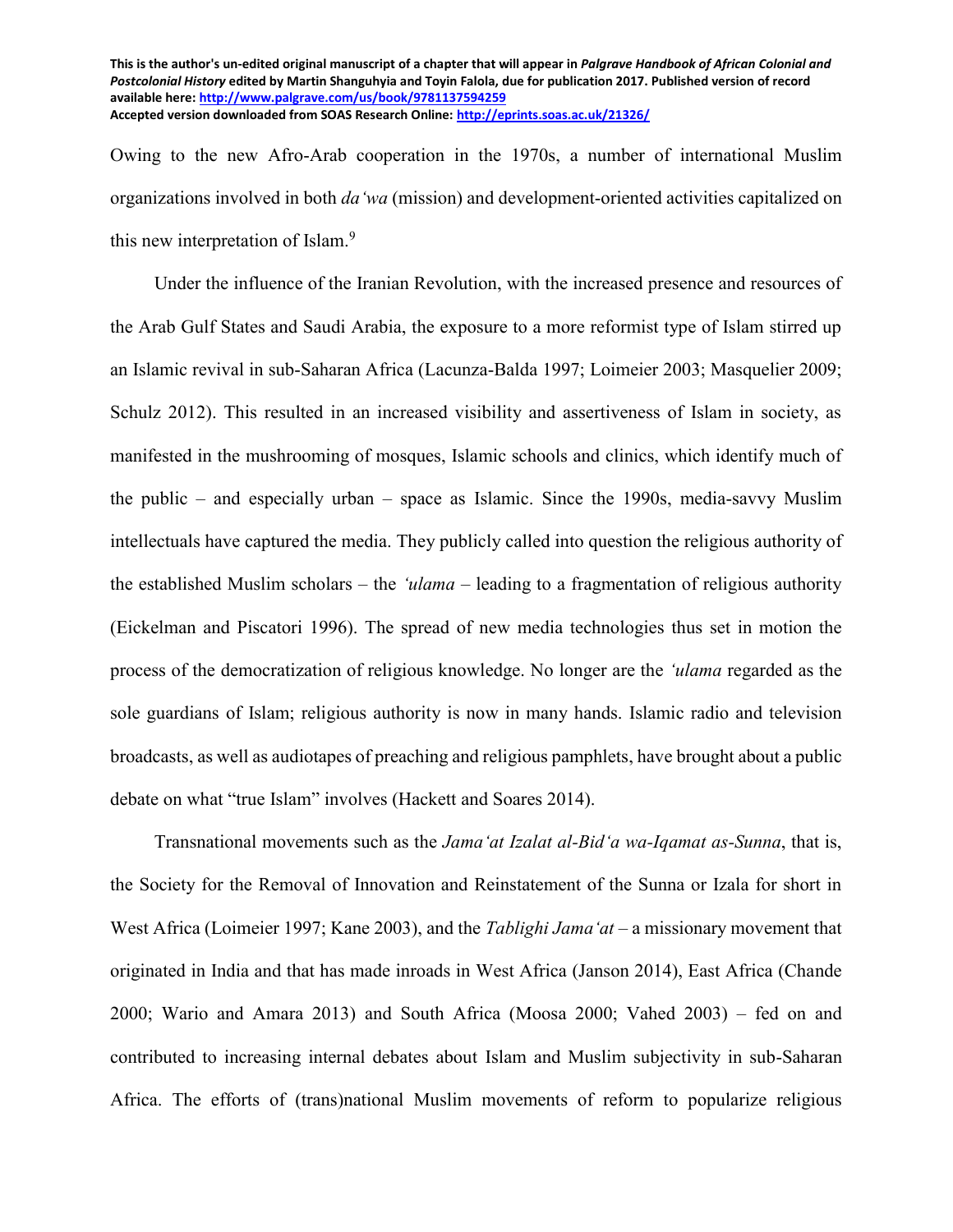knowledge by offering Muslims autonomous access to the sources of faith, have created the basis for a new interpretation of Islam and a novel understanding of "being Muslim" (Loimeier 2003: 256).

Transnational reformist Muslim movements shed light not only on the divergent opinions of what being Muslim means, but also on the interconnections between Muslims in Africa and elsewhere. They offer African Muslims the means through which to surpass local identities and local modes of belonging and to identify instead with the *umma*. As such, these movements connect the local with the national and the global, and open up an avenue for mapping the complex articulations between religion and politics (Soares and Osella 2009: 8-9). The emergence of a "transnational Islam" (Roy 2004) thus helps us to think beyond binaries such as an allegedly tolerant and "traditional" local Islam versus an orthodox and "modern" global Islam, which for a long time have dominated the study of Islam and African Muslim communities (Loimeier and Seesemann 2006; see also below).

Since the 1990s, increased global interconnections, along with economic and political reform and liberalization and the weakening of the postcolonial state, have played a major role in the transformation of the religious landscape in sub-Saharan Africa (Otayek and Soares 2007). In virtually every Muslim community on the continent, the decades since the 1990s have been marked by heated debates about who is authorized to speak in the name of Islam and for whom. In many cases these debates have taken the form of increased tensions between reformist Muslims and Sufi practitioners. In countries as diverse as Niger and Ethiopia, religious disputes resulted in reformists accusing Sufi Muslims of being not "true Muslims" (Masquelier 1999; Østebø 2012). *Bid'a*, "innovation" or deviation from the Prophet Muhammad's path, is in the opinion of reformist Muslims largely related to the Sufi practice of Islam. By attacking "superstitions" such as the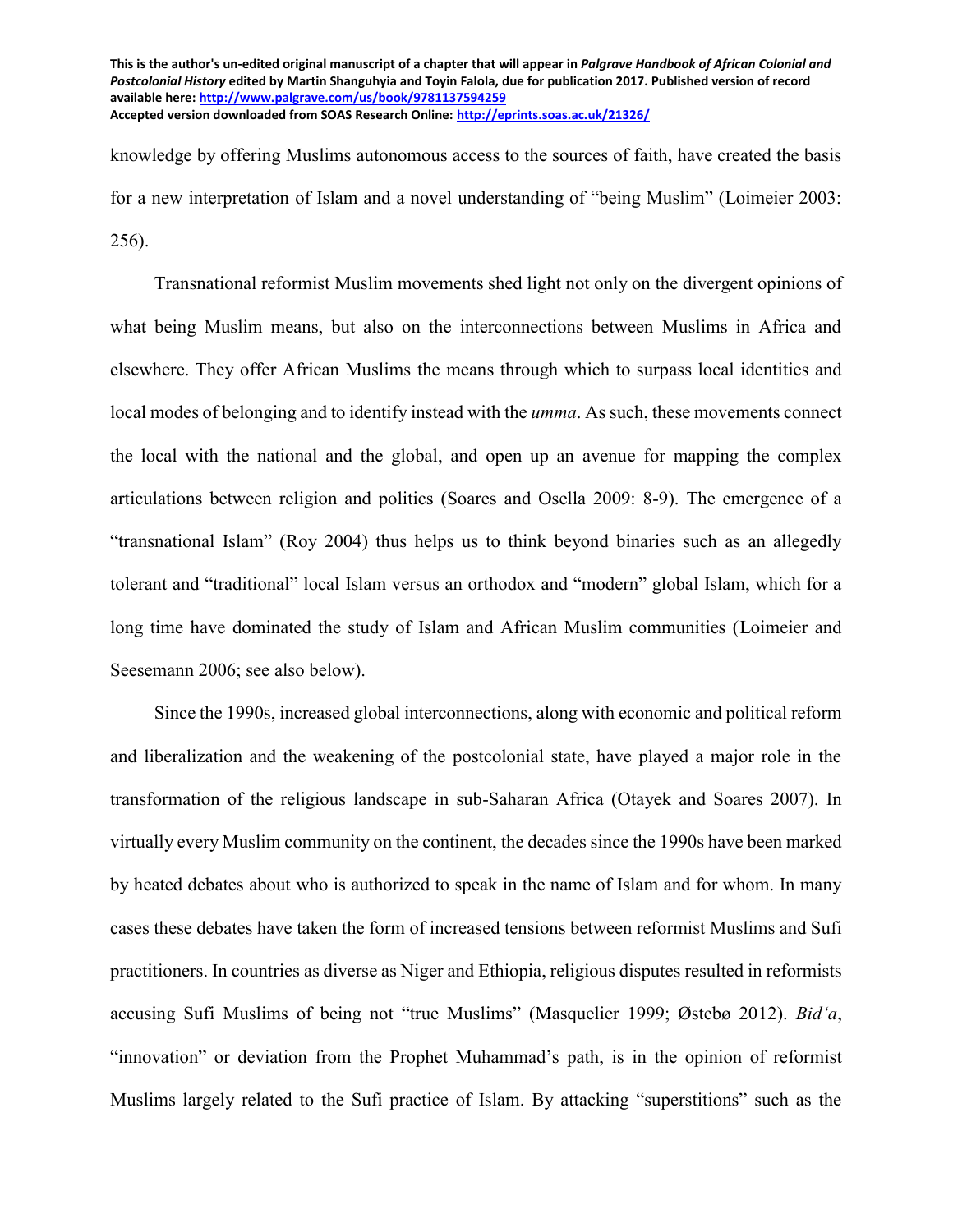veneration of Sufi saints and the trade in amulets and other manifestations of Sufi Islam, reformist movements thus represent a "de-mystifying trend in religion" (Loimeier 2003: 260).

But Islamic reform not only resulted in religious disputes; the new possibilities for claiming religious authority also had the effect of empowering marginalized groups in society, including women and youth. Most significantly, political liberalization in African Muslim societies has given voice to Muslim women's organizations, which have played an active role in redefining notions of family life, sexuality and moral self-fashioning (Alidou 2005; De Jorio 2009; Augis 2009). Furthermore, Muslim women nowadays take an active part in movements of popular learning and piety in many parts of Africa (Mahmood 2005; Masquelier 2009; Schulz 2012; Janson 2014). Not only women, but also young people have gained a greater and more visible role in religious life in present-day Africa. Inverting intergenerational relationships, youth are now assuming the position of religious authorities for themselves, leaving the established Muslim elders in a state of powerlessness – a position normally associated with youth (Last 1992; Samson 2005; Masquelier 2007; Janson 2014). For example, the Durban-based Muslim Youth Movement of South Africa (MYMSA) played a pivotal role in disseminating reformist ideas, thereby carving a niche for Muslim youth in politics (Tayob 1995). Many Muslim youth have made use of South Africa's new political freedoms and its liberal constitution to pursue their distinctive rights. For many, this is part of a broader reformist program of introducing stricter Islamic codes in public and private spheres (Vahed and Jeppie 2005: 267).

It can be concluded that although most sub-Saharan independent nation states – with the exception of Mauritania (set up as an "Islamic Republic" at independence), <sup>10</sup> Ethiopia (which historically has been identified with the Coptic Church or Orthodox Christianity) and the special case of South Africa under apartheid rule – started off with secular constitutions, the efforts of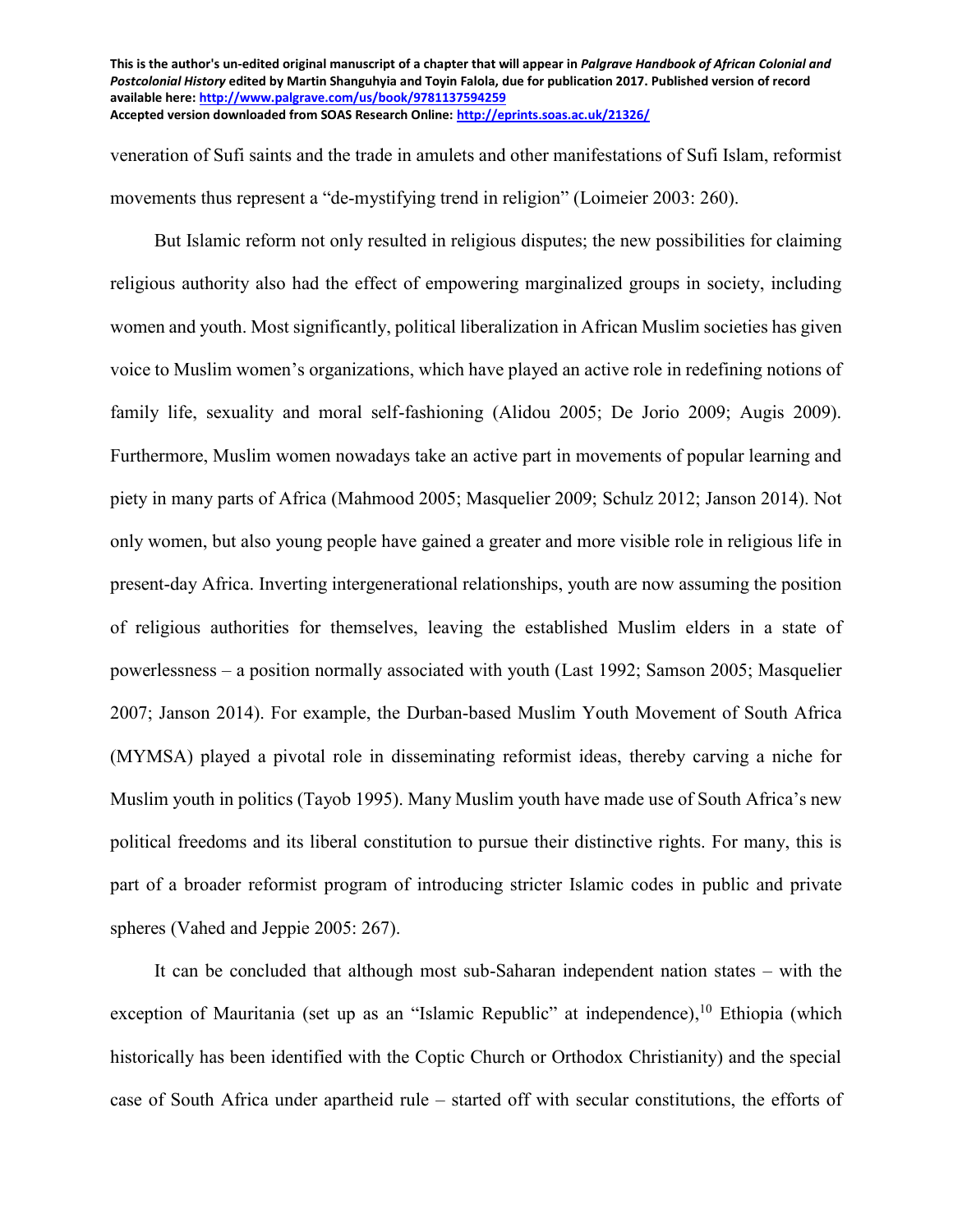postcolonial governments served to foster the spread of Islam. With religion becoming politically salient, a heated debate erupted between different religious communities about who "owns" the state. Indeed, much of post-independence history has been a conflict over the control of the state. A case in point is Tanzania, where religion constitutes a platform of political mobilization for both Muslims and Christians, and where historical legacy and postcolonial policy have led into the emergence of religious disputes over development and national political leadership. The number of Muslims in Tanzania has grown considerably since the late nineteenth century. Yet this growth has not been translated into a corresponding increase in the number of Muslims holding positions in the political, educational and economic arenas. In the eyes of many Muslims, Tanzania has become a Christian country. The *Baraza Kuu la Waislamu Tanzania* (BAKWATA), that is, the National Muslim Council of Tanzania, was established in 1968 to serve Muslim interests. Nevertheless, Muslims increasingly became dissatisfied with the Council, seeing its role as representing the government instead of representing Muslim aspirations for political development. To redress the structural imbalance between Muslims and Christians, several new Muslim organizations proliferated in Tanzania in the 1980s, with the aim of opposing state-informed concepts of "true Islam" as presented by BAKWATA and developing modern Islamic education. Since then, Muslim-Christian disputes have dominated public debates in Tanzania with Muslims and Christians attacking each other's faiths in their public preaching, resulting in religious violence (Loimeier 2007).

Contradicting the typical image promulgated in the Western media of the radicalization of African political Islam and deteriorating Christian-Muslim relations (a tendency that has gained more currency since 9/11 and the recent upsurge of Boko Haram in northeastern Nigeria),<sup>11</sup> many African Muslims emphasize the significance of individual reform rather than political struggle in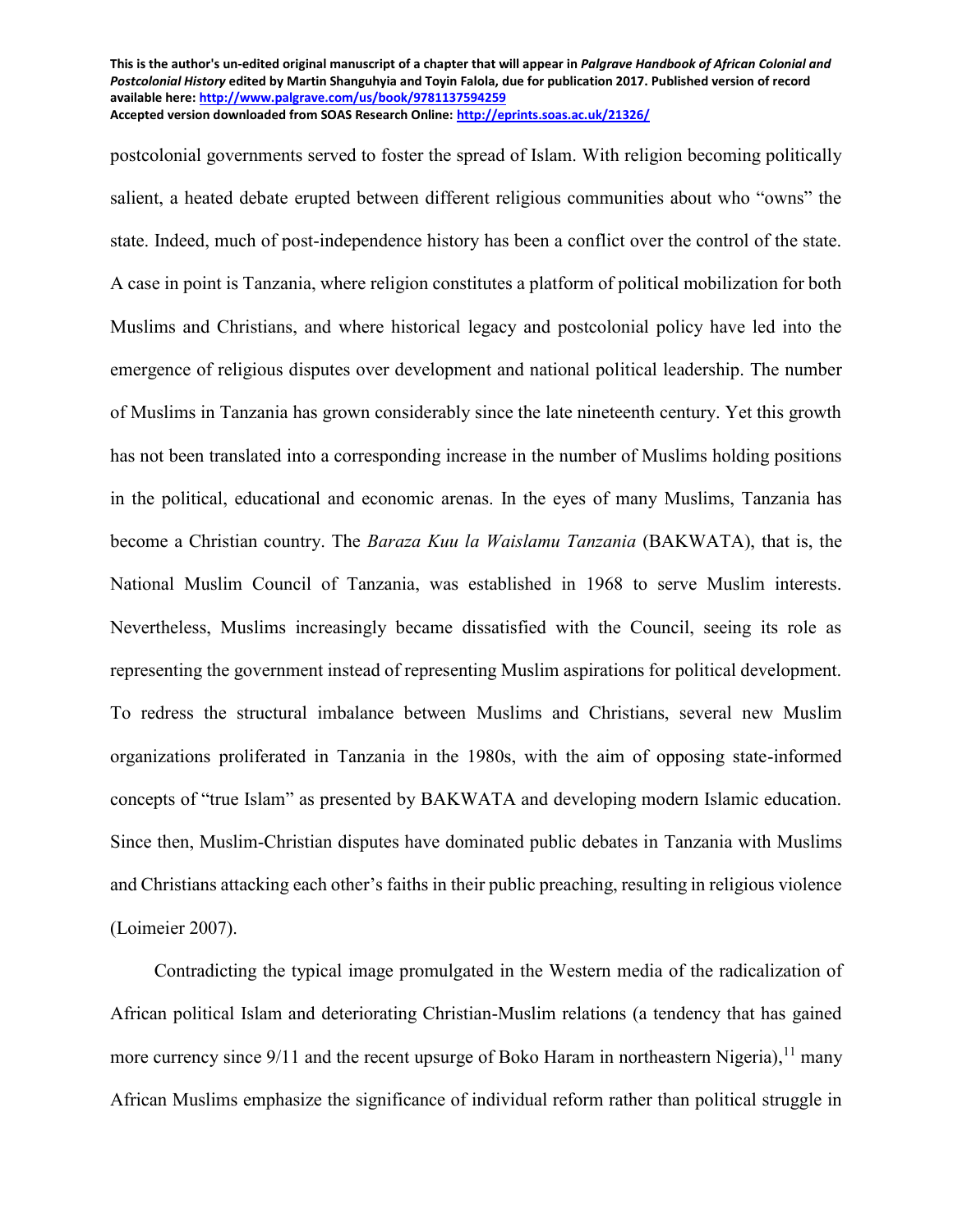bringing about social transformation. Moreover, a striking feature of interreligious relations in several African countries is their peaceful nature and their relative lack of political cleavages (Soares 2006). Although conflict and violence are closely associated with the image that people (both outsiders and Nigerians themselves) have of Nigeria, religious clashes are just one aspect of Christian-Muslim manifold relations in the country. Christians and Muslims have long lived side by side in southwestern Nigeria, often in harmony with "traditional" practitioners – the boundaries between the three not always sharply demarcated (Peel 2000). In a similar vein, the East African upcountry regions are informed today by a multitude of interfaces between Islam, Christianity and African religions (McIntosh 2009). These interfaces have inspired Africanists to adopt a comparative approach that focuses on how Christians and Muslims align with and copy from each other, sometimes in interaction with so-called traditionalists (Larkin and Meyer 2006; Peel 2015; Meyer and Janson 2016). Where Christian-Muslim conflicts prevail,  $^{12}$  it would be better to describe the causes of these conflicts as a mixture of different factors, with religion being only one of them and many of them rooted in postcolonial development (Falola 1998; Loimeier 2013: 292).

# *"African Islam" versus "Islam in Africa"*

Despite the long history of Islam in sub-Saharan Africa, the study of Islam has long been neglected by Africanists. They considered Islam not "authentically" African and therefore not a legitimate subject of study. Conversely, sub-Saharan Africa is often perceived as peripheral to the field of Islamic studies. Somewhat ironically, whereas Islam has not been "African" enough for some, Africans have not been "Islamic" enough for others (Launay 2006; Loimeier 2013: ix).

As Triaud (2014) points out, the scientific partition between African Studies and Islamic Studies (or its predecessor Orientalism) superimposed itself over an epistemological divide within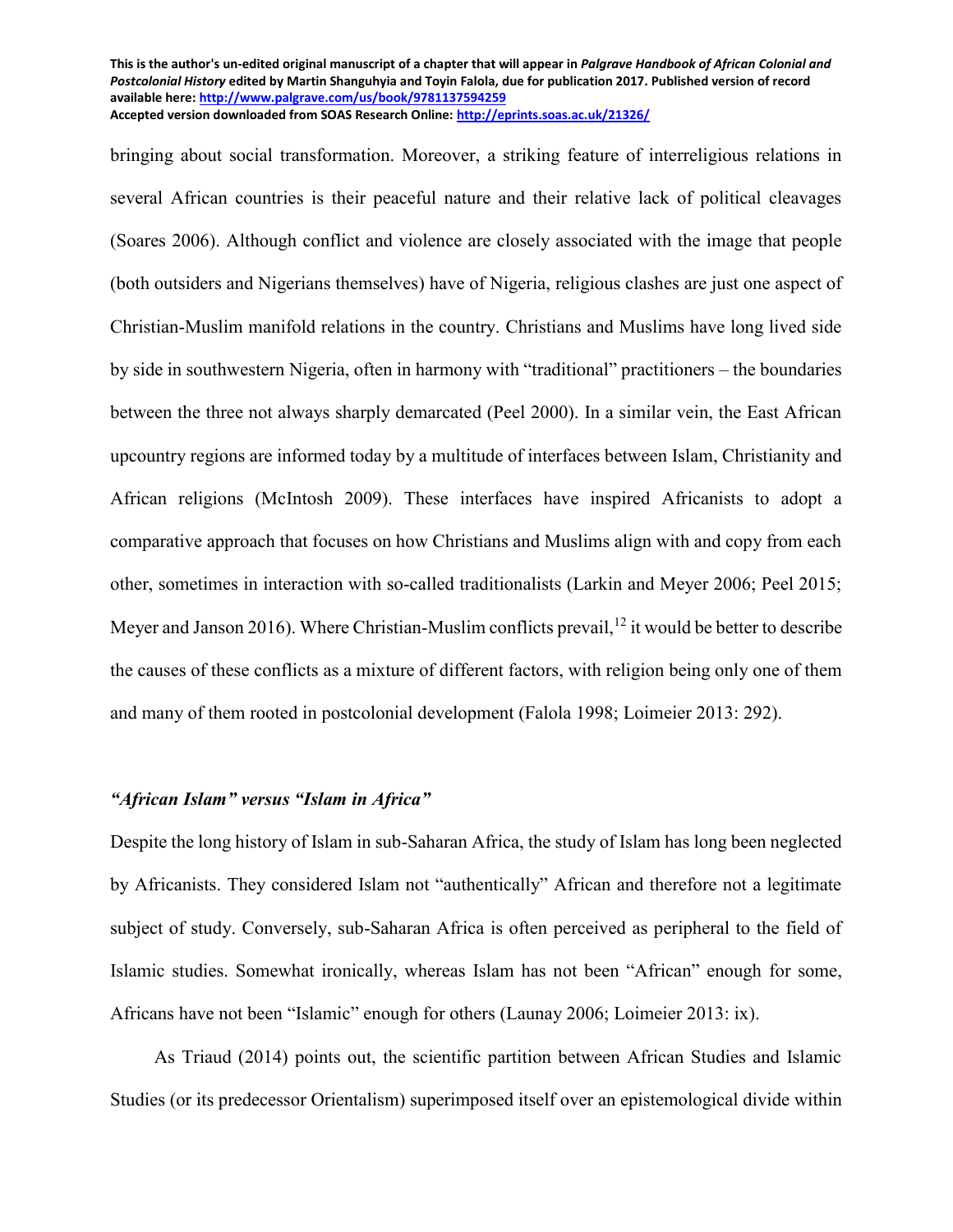the colonial and postcolonial scholarly world between an "African Islam" (referred to as *Islam noir*, literally "black Islam", by French colonial authorities; see Monteil 1980), which is inherently syncretic, and an "orthodox" or "Arab Islam". The idea that there is a specifically "African Islam" formed the basis of colonial policy with regard to Islam from the second decade of the twentieth century onwards. Although the concept of *Islam noir* has been severely criticized (Launay and Soares 1999; Brenner 2000; Seesemann 2006; Triaud 2014), there is still a tendency to depict Islam as practiced in sub-Saharan Africa as less orthodox than that practiced in the Arab Middle East. For example, in their edited volume *African Islam and Islam in Africa* (1997) Westerlund and Rosander describe "African Islam" as more flexible and adaptable than what they portray as "Islam in Africa", thereby reviving the colonial tradition of *Islam noir*. Another example of the endurance of *Islam noir* is Robinson's *Muslim Societies in African History* (2004), in which one chapter is devoted to "The Islamization of Africa" and the subsequent one to "The Africanization of Islam".

Following Geertz' lead, who in his pioneering book *Islam Observed* (1968) compared Moroccan and Indonesian culture through the lens of Islam, social scientists finally started dealing seriously with Islam as an object of study. But once again African Muslim societies were analyzed along contrasting paradigms as either "Sufi" or "reformist". A major concern in the Africanist study of Islam has been how to document the diversity within Muslim communities without violating the religion's universal features (Holy 1991; Brenner 1993). Or, in the words of Launay (2004: 5), "how can the very diverse – if not diverging – religious beliefs and practices of Muslims be comprehended within a single idea of 'Islam'?" The contrasting and competing Islamic discourses and practices in Muslim Africa are often studied in terms of a distinction between a Sufi and a reformist tradition – a distinction that is redolent of the earlier "African Islam" versus "Arab Islam" contrast.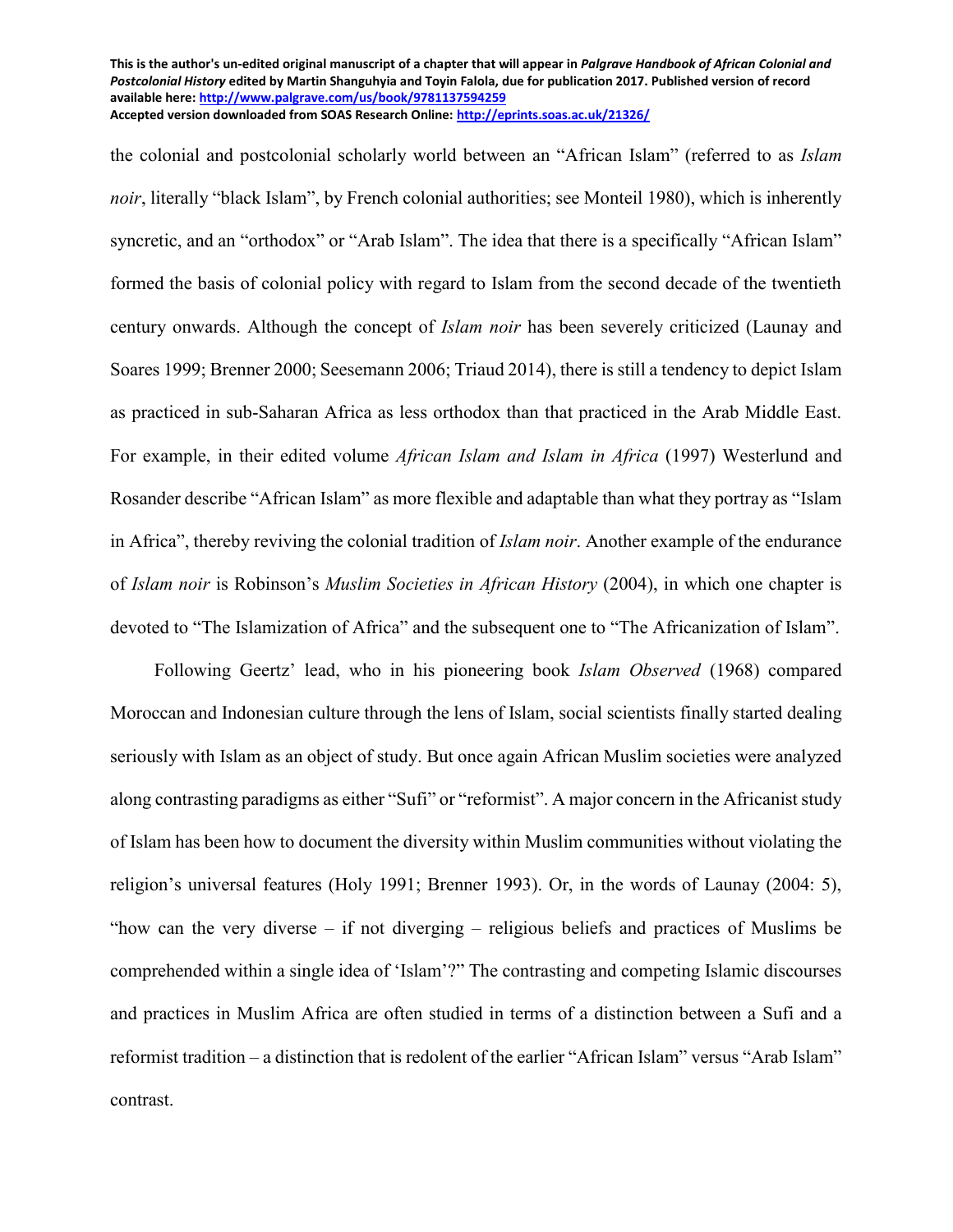In the so-called Sufi understanding of Islam, Muslims treat certain charismatic persons – living or deceased religious leaders, saints, or marabouts – as intermediaries between ordinary believers and Allah. Such charismatic religious leaders, their descendants and their followers are organized into Sufi orders (Ar. *turuq*, singular *tariqa*), which have become one of the main organizational forms for the practice of Islam in sub-Saharan Africa (Soares 2005: 9-10). Adherence to a Sufi order is expressed through a special litany of prayers as well as by engagement in Sufi practices, including the consultation of religious specialist for divination, healing and the request of amulets, pilgrimage to Sufi shrines, and the performance of religious festivals commemorating the birth of the Prophet or a Sufi saint. Largely because of the prominent position that Sufi orders occupy in the religious-political landscape in mainly Senegal, they have attracted a great deal of scholarly tradition (e.g. Cruise O'Brien and Coulon 1988; Villalón 1995; Mbacké 2005).

The Sufi tradition is often studied in opposition to a reformist tradition, which is believed to call much of the former into question. As we have seen above, reformists condemn Sufis' "incorrect" practice of Islam and seek to reform the way Islam is practiced locally by modelling themselves on the Arab Middle East. Through trade networks and education, reformist ideas reached Muslim communities in sub-Saharan Africa (Brenner 2000; Loimeier 2003; Miran 2006). Starting in the 1970s, with money coming from the oil countries, an increasing number of Africans have received scholarships to study at universities and colleges in the Arab world. Upon their return to their home countries, they spread a reformist interpretation of Islam.

Although the binary between a Sufi and reformist Islam is challenging, it oversimplifies the fragmented and fluid nature of religious practice in Muslim Africa. Most Muslims in sub-Saharan Africa today are neither members of Sufi orders nor self-proclaimed reformists (Otayek and Soares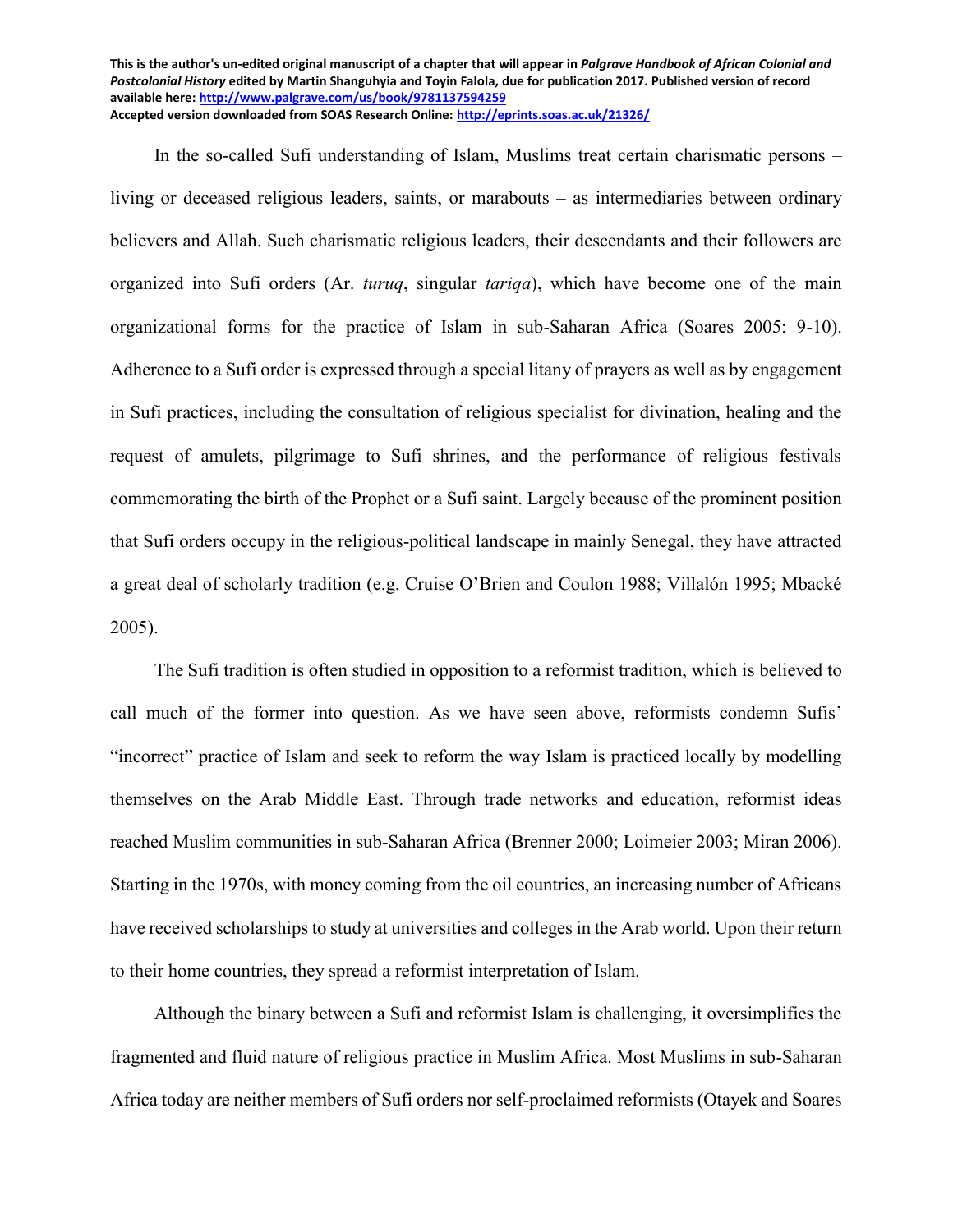2007: 7). During my ethnographic field research in the Gambia, it struck me that the majority of my interlocutors identified themselves as "ordinary Muslims"; they did not affiliate themselves officially with any of the Sufi orders, and since the term "reformist" is associated with religious "radicalism" they did not call themselves reformists either (Janson 2014: 10). A second flaw, as outlined above, is that the analytical model that opposes Sufism and reformism implies a hierarchical structuring of Islam in that Sufism is often believed to be less "orthodox" than reformism, which is termed a "purer" form of Islam. A related shortcoming is that the Sufireformist dichotomy frequently involves a teleological perspective in which Sufi Islam eventually gives away to a version of "true", reformist Islam. For instance, Umar (1993) claims that Islam in Nigeria today has to be understood as a historical transformation from Sufism into anti-Sufism or reformism.

In practice, however, Islamization does not proceed along a unilinear path from an accommodating, syncretic religion to a pure, orthodox one. Recent scholarship has illustrated that the moral and spiritual transformation Muslims go through in ongoing Islamization processes is often filled with temptations and struggles (Schielke 2009; Janson 2016). Finding ways to cope with these challenges, they move in and out of religious movements, often shifting their religious allegiances. Muslims' shifting allegiances explain why the study of new formations of Muslim identity in Africa (and beyond) should take into account not only the cultivation of piety, but also the imperfection and failure of everyday living. According to Marsden, studies of Muslim societies that focus narrowly on moral self-fashioning are "unable to confront the ways in which Muslims are called upon to face, explain and contend with inconsistencies and complexities in their attempts to live virtuous lives" (2005: 260-261). I would therefore like to conclude with a plea for a study of Islam that takes lived religiosity as its starting point and that warrants against the essentialism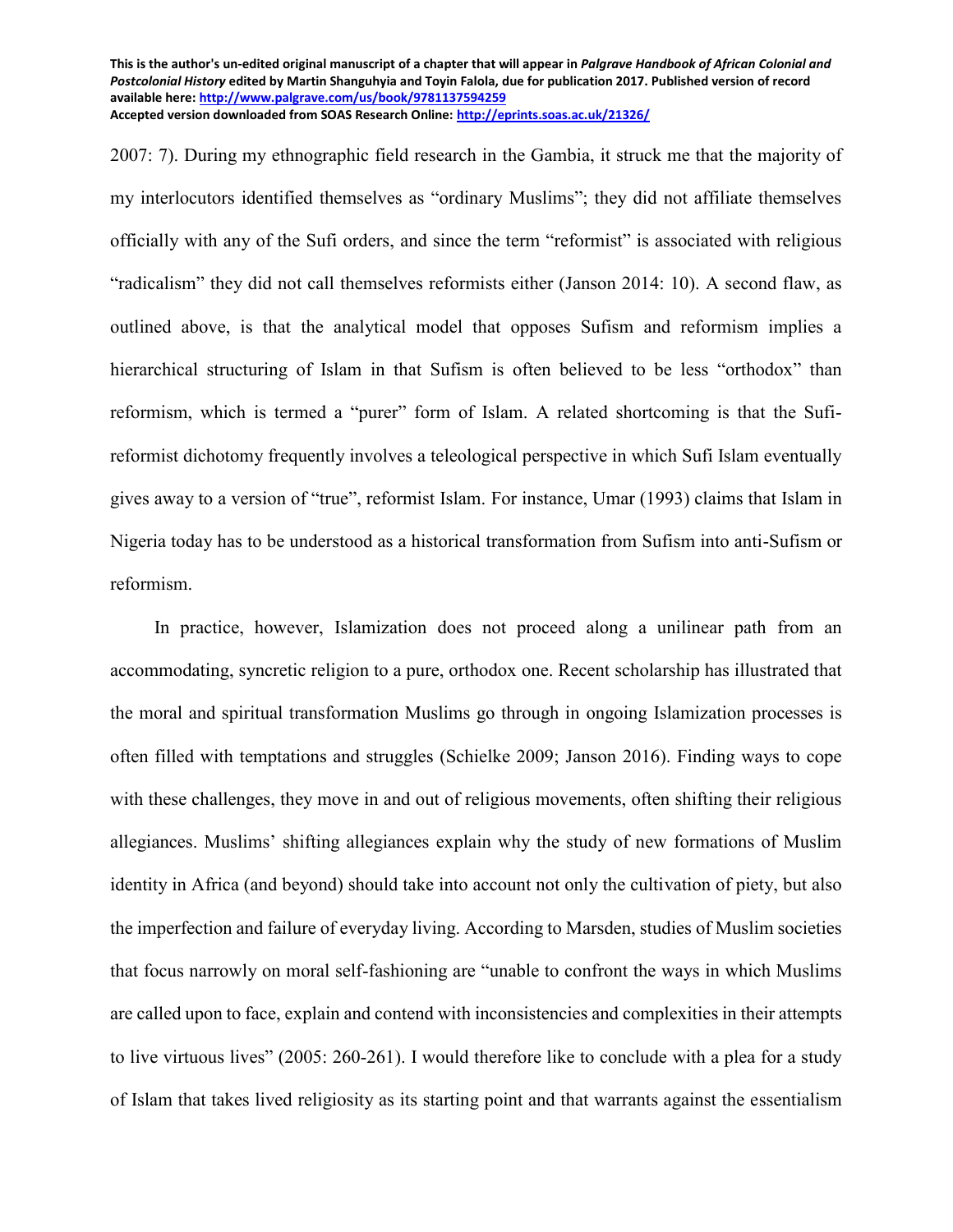encapsulated in many of our analytical concepts, including an "African Islam" versus "Arab Islam" or a "Sufi Islam" versus "reformist Islam".

#### *Living Islam*

The commonplace approach to Islam in social science scholarship is as a "discursive tradition". According to Asad (1986: 14), Islam needs to be interpreted as a tradition consisting of discourses that seek to instruct Muslims in the correct form and purpose of a given practice. In this view, a practice is Islamic because it is authorized by the discursive traditions of Islam as represented by the Quran and *hadith* – the accounts of what the Prophet Muhammad said and did. Although the interpretation of Islam as a discursive tradition sheds light on the interplay of its singular terms and its universal, global import, it also has certain shortcomings because it passes over the fact that for many Muslims Islamic tradition is not merely discursively shaped (Schielke and Debevec 2012). In fact, many Muslims put more emphasis on religious orthopraxy (emphasis on correct religious practice) than on orthodoxy (emphasis on correct belief and doctrinal conformity). This prompts us to search for an approach to Islam that is more perceptive of everyday religious practice.

The current focus on "living Islam" (Saktanber 2002; Marsden 2005; Schielke and Debevec 2012) resulted from a shift in scholarship whereby Islam was no longer studied as another aspect of social structure in the same way as, for example, kinship (Gellner 1981), but as a part of the actual world in which Muslims live. As Seesemann (2005: 327) points out, a focus on the quotidian may facilitate a deeper understanding of how Islam operates in a particular social setting. Taking such a course shifts the emphasis from the narrowly political, macro-oriented analysis in studies of Muslim societies towards a perspective that focuses on how ideas, doctrines and practices related to Islam undergo a process of contextualization in specific localities.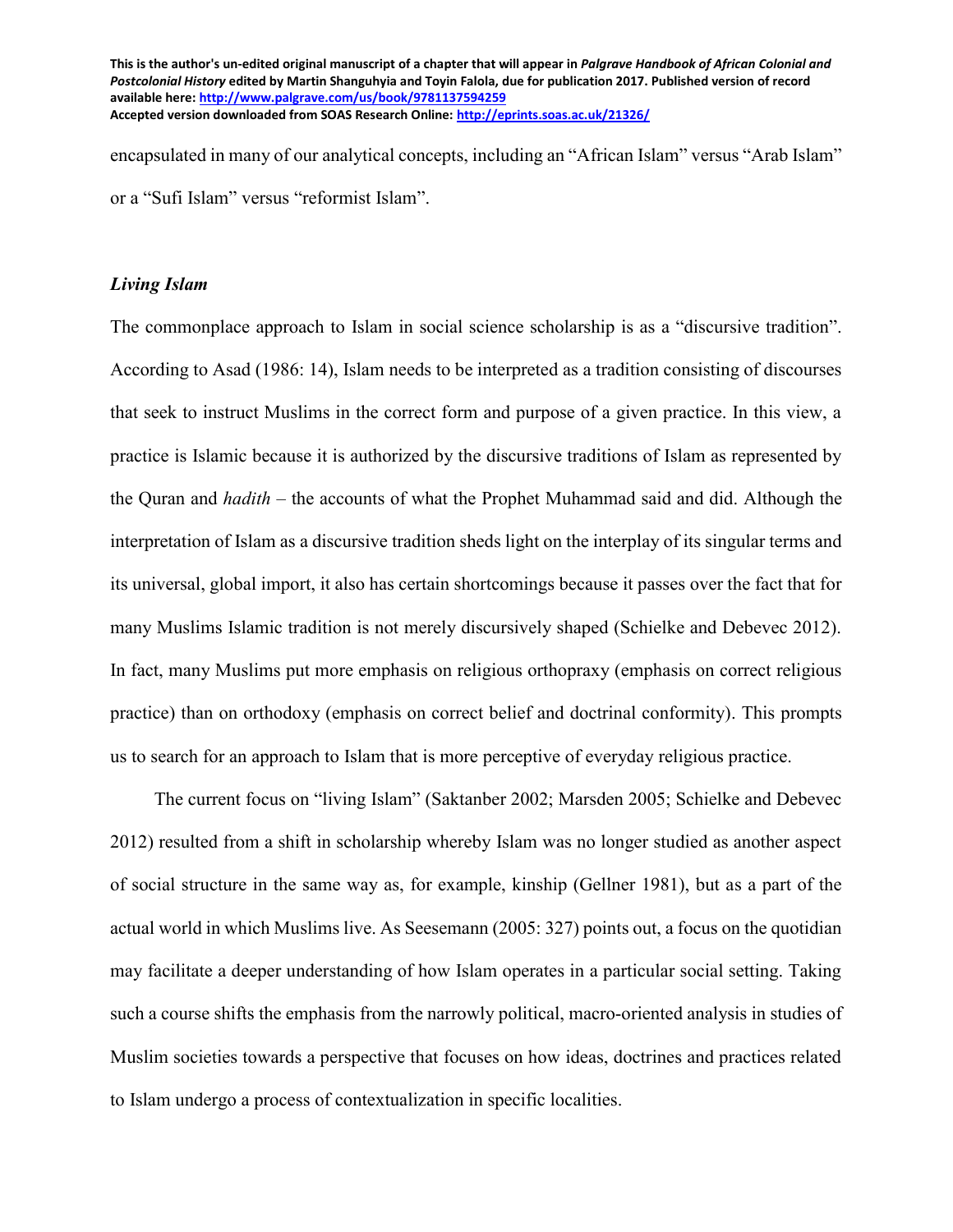Drawing upon Haenni and Holtrop (2002), Otayek and Soares (2007: 17-19) capture Muslims' everyday experience of religion in the notion of *islam mondain*, that is, "Islam in the present world". *Islam mondain* helps us to apprehend the variety of Muslim identities and the porosity of boundaries between these identities in the contemporary world in which Muslims find themselves, making efforts to produce themselves as modern religious subjects within contexts of considerable political and economic uncertainty, as well as increased global interconnections.

One can see this way of "being Muslim" especially among mainstream African Muslims, <sup>13</sup> like the Nigerien Muslim youths cited by Masquelier (2007: 257-258) who ask themselves, in media outside the control of established religious authorities and the state, "what it means to be Muslim, a citizen, or simply a youth with moral convictions". The Islamic revival in African Muslim societies needs to be interpreted in terms of these questions rather than in normative categories or unhelpful binaries, including "African Islam" versus "Arab Islam" or "Sufi Islam" versus "reformist Islam". Indeed, questions about what it means to be Muslim challenge us to shift the attention from a narrow analysis of Islam in Africa as a coherent belief system towards a perspective that focuses on how Muslims actually live religion in their daily lives, and the ambiguities, contradictions and aspirations as the constitutive moments in their lived religiosity.

## **Work Cited**

- Ahmed, Chanfi. "Networks of Islamic NGOs in Sub-Saharan Africa: Bilal Muslim Mission, African Muslim Agency (Direct Aid), and al-Haramayn." *Journal of Eastern African Studies* 3.3 (2009): 426–37.
- Alidou, Ousseina D. *Engaging Modernity: Muslim Women and the Politics of Agency in Postcolonial Niger*. Madison, WI: University of Wisconsin Press, 2005.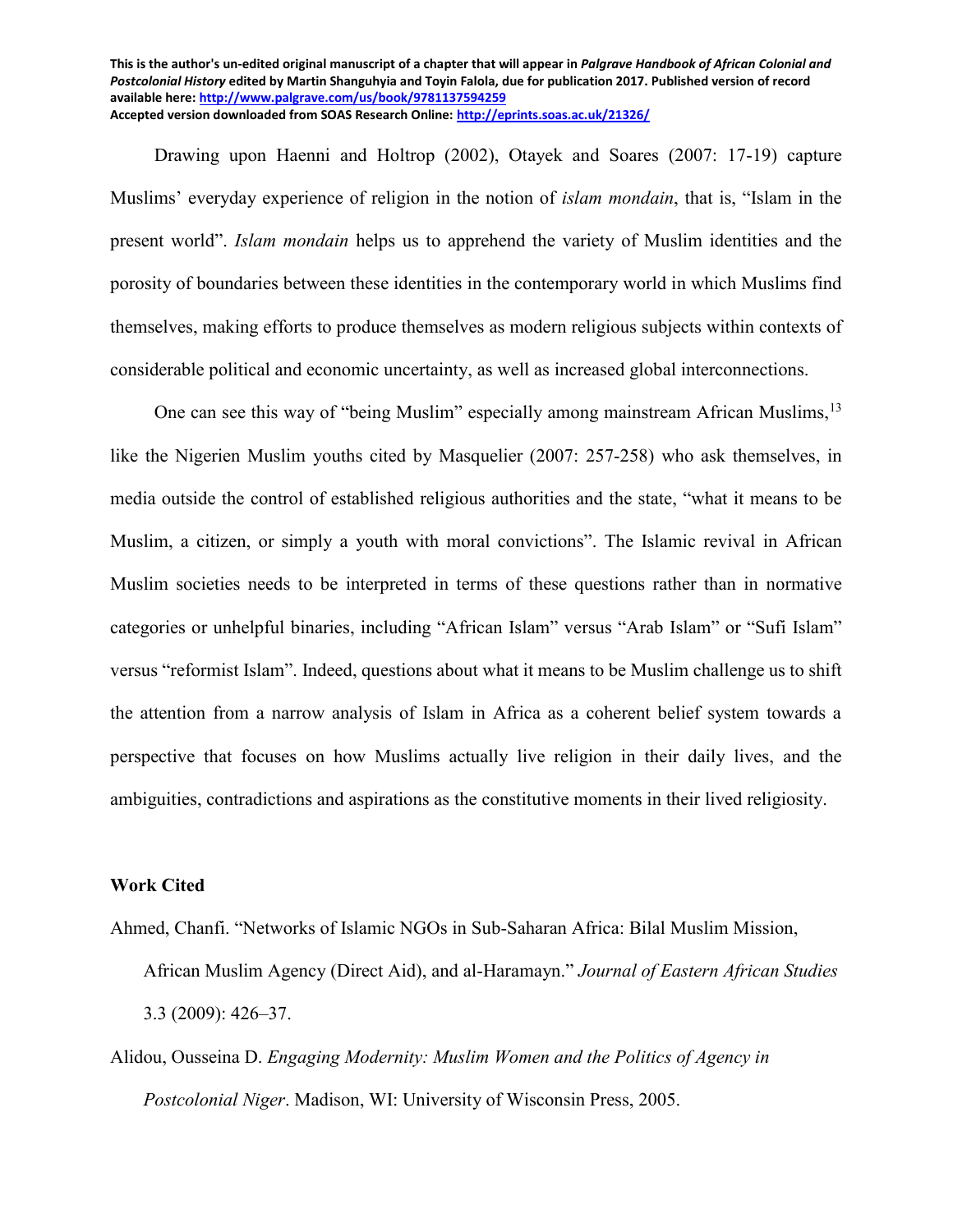Alpers, Edward A. "East Central Africa." In *The History of Islam in Africa*, eds. Nehemia

Levtzion and Randall L. Pouwels, 251–71. Athens, OH: Ohio University Press, 2000.

Asad, Talal. 1986. *The Idea of an Anthropology of Islam*. Occasional Paper Series. Washington,

DC: Center for Contemporary Arab Studies, Georgetown University.

- Augis, Erin J. "Jambaar or Jumbax-Out? How Sunnite Women Negotiate Power and Belief in Orthodox Islamic Femininity." In *New Perspectives on Islam in Senegal: Conversion, Migration, Wealth, Power, and Femininity*, eds. Mamadou Diouf and Mara Leichtman, 211– 33. New York, NY: Palgrave Macmillan, 2009.
- Babou, Cheikh. *Le Jihad de l'âme : Ahmadou Bamba et la fondation de la Mouridiyya au Sénégal, 1853-1913*. Paris: Karthala, 2011.
- Bang, Anne K. *Sufis and Scholars of the Sea. Family Networks in East Africa, 1960-1925*. London: Routledge, 2003.
- Brenner, Louis. "Introduction: Muslim Representations of Unity and Difference in the African Discourse." In *Muslim Identity and Social Change in Sub-Saharan Africa*, ed. Louis Brenner, 1–20. Bloomington, IN: Indiana University Press, 1993.
- . *Controlling Knowledge: Religion, Power and Schooling in a West African Muslim Society*. London: Hurst, 2000.
- Chande, Abdin N. *Islam, Ulamaa, and Community Development in Tanzania: A Study of Islamic Trends in Tanzania, East Africa*. San Francisco: Austin & Lawrier, 1998.
- . "Radicalism and Reform in East Africa." In *The History of Islam in Africa*, eds. Nehemia Levtzion and Randall L. Pouwels, 349–69. Athens, OH: Ohio University Press, 2000.
- Clarke, Peter B. *West Africa and Islam: A Study of Religious Development from the 8th to the 20th Century*. London: Edward Arnold, 1982.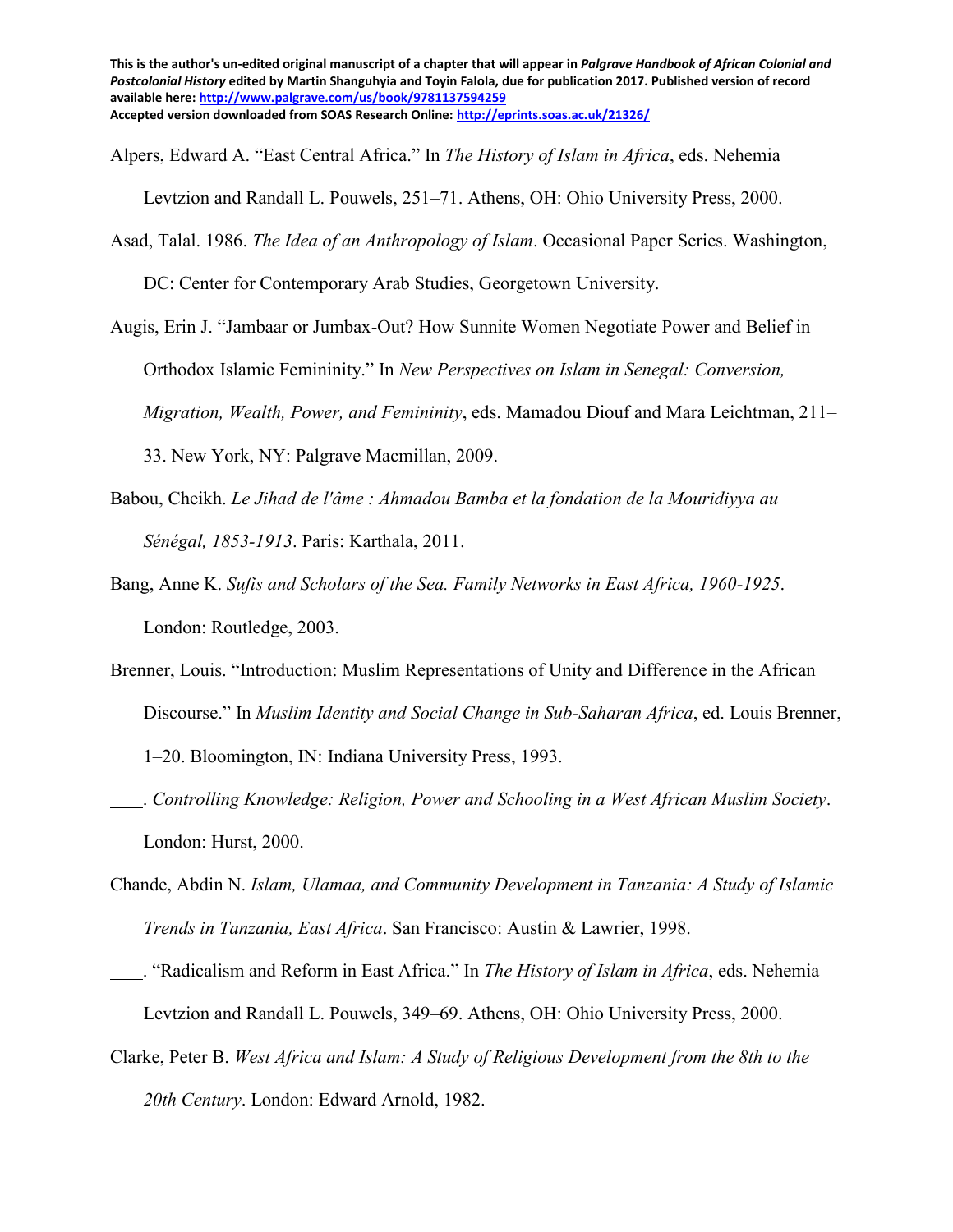Comaroff, Jean and John Comaroff. *Of Revelation and Revolution: Christianity, Colonialism, and Consciousness in South Africa*, Vol. 1. Chicago, IL: The University of Chicago Press, 1991.

- Cruise O'Brien, Donal B. and Christian Coulon, eds. *Charisma and Brotherhood in African Islam*. Oxford: Clarendon Press, 1988.
- De Jorio, Rosa. "Between Dialogue and Contestation: Gender, Islam, and the Challenges of a Malian Public Sphere." *Journal of the Royal Anthropological Institute* 15 (2009): 95–111.

Eickelman, Dale F. "National Identity and Religious Discourse in Contemporary Oman." *International Journal of Islamic and Arabic Studies* 6.1 (1989): 1–20.

- Eickelman, Dale F. and James Piscatori, eds. *Muslim Travellers. Pilgrimage, Migration, and the Religious Imagination*. Berkeley, CA: University of California Press, 1990.
- . *Muslim Politics*. Princeton, NJ: Princeton University Press, 1996.
- Falola, Toyin. *Violence in Nigeria: The Crisis of Religious Politics and Secular Ideologies*. Rochester, NY: University of Rochester Press, 1998.
- Fisher, Humphrey J. *Ahmadiyyah: A Study in Contemporary Islam on the West African Coast*. London: Oxford University Press, 1963.
- Geertz, Clifford. *Islam Observed: Religious Development in Morocco and Indonesia*. New Haven, CT: Yale University Press, 1968.
- Gellner, Ernest. *Muslim Society*. Cambridge and New York, NY: Cambridge University Press, 1981.
- Hackett, Rosalind I.J. and Benjamin F. Soares. "Introduction: New Media and Religious Transformations in Africa." In *New Media and Religious Transformations in Africa*, eds.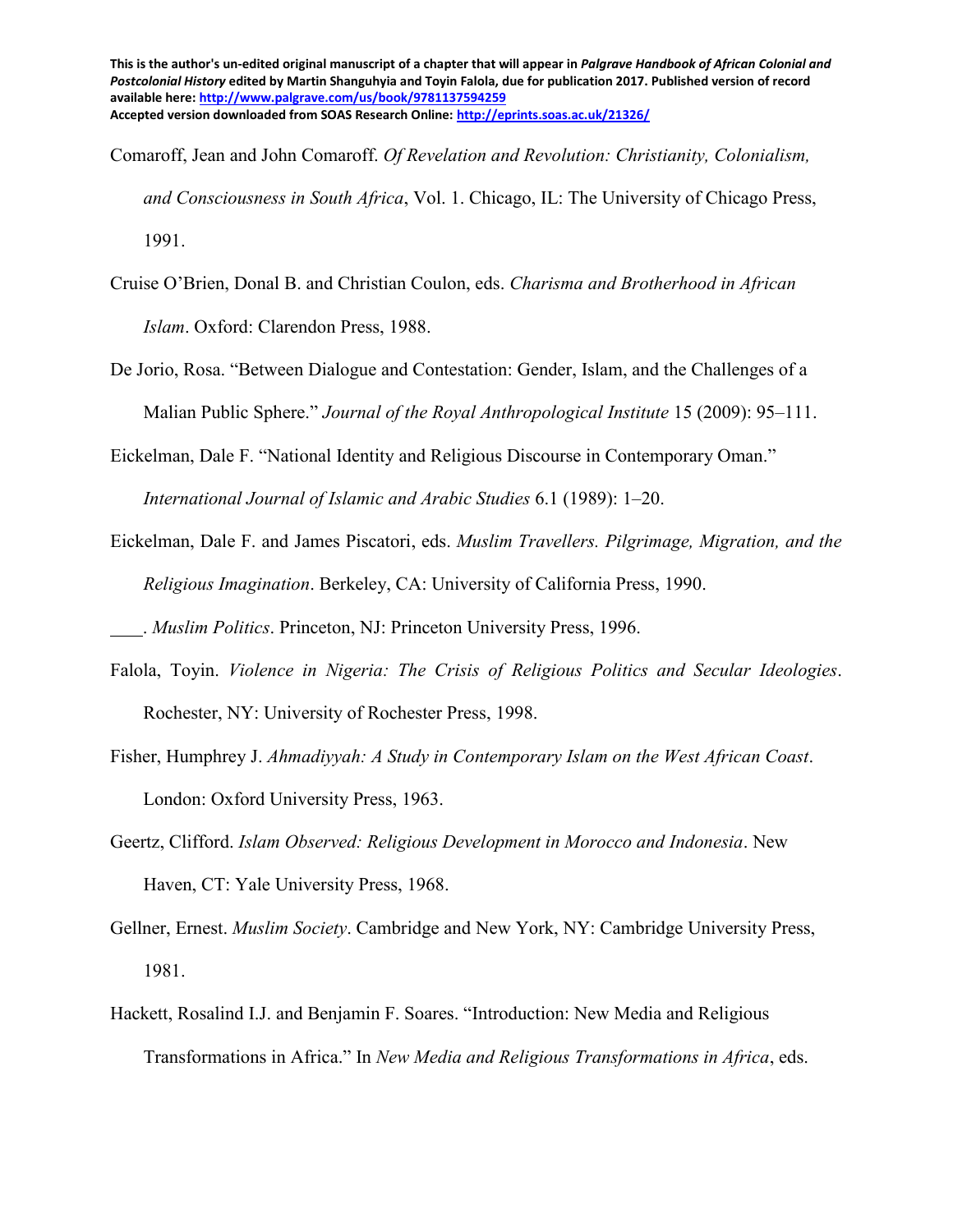Rosalind I.J. Hackett and Benjamin F. Soares, 1–16. Bloomington, IN: Indiana University Press, 2014.

Haenni, Patrick and Tjitske Holtrop. "Mondaines spiritualités: 'Amr Khalid, 'shaykh' branché de la jeunesse dorée du Caire." *Politique africaine* 87 (2002): 45–68.

Hiskett, Mervyn. *The Development of Islam in West Africa.* London: Longman, 1984.

- Hodgkin, Elizabeth. "Islamism and Islamic Research in Africa." *Islam et Sociétés au sud du Sahara* 4 (1990): 73–130.
- Holy, Ladislav. *Religion and Custom in a Muslim Society: The Berti of Sudan*. Cambridge: Cambridge University Press, 1991.
- Hunwick, John O. "West Africa and the Arabic Language." *Sudanic Africa* 15 (2004): 133–44.
- Janson, Marloes. *Islam, Youth, and Modernity in the Gambia: the Tablighi Jamaʻat*. Cambridge: Cambridge University Press/International African Institute, London, 2014.
- . "'How, for God's sake, can I be a good Muslim?' Gambian Youth in Search of a Moral Lifestyle." *Ethnography* 17 (2016): 22–46.
- Kaba, Lansiné. *The Wahhabiyya. Islamic Reform and Politics in French West Africa*. Evanston, IL: Northwestern University Press, 1974.
- Kane, Ousmane. *Muslim Modernity in Postcolonial Nigeria: A Study of the Society for the Renewal of Innovation and Reinstatement of Tradition*. Leiden: Brill, 2003.
- Kapteijns, Lidwien. "Ethiopia and the Horn of Africa." In *The History of Islam in Africa*, eds. Nehemia Levtzion and Randall L. Pouwels, 227–50. Athens, OH: Ohio University Press, 2000.
- Kresse, Kai. "Debating Maulidi: Ambiguities and Transformations of Muslim Identity along the Kenyan Swahili Coast." In *The Global Worlds of the Swahili. Interfaces of Islam, Identity*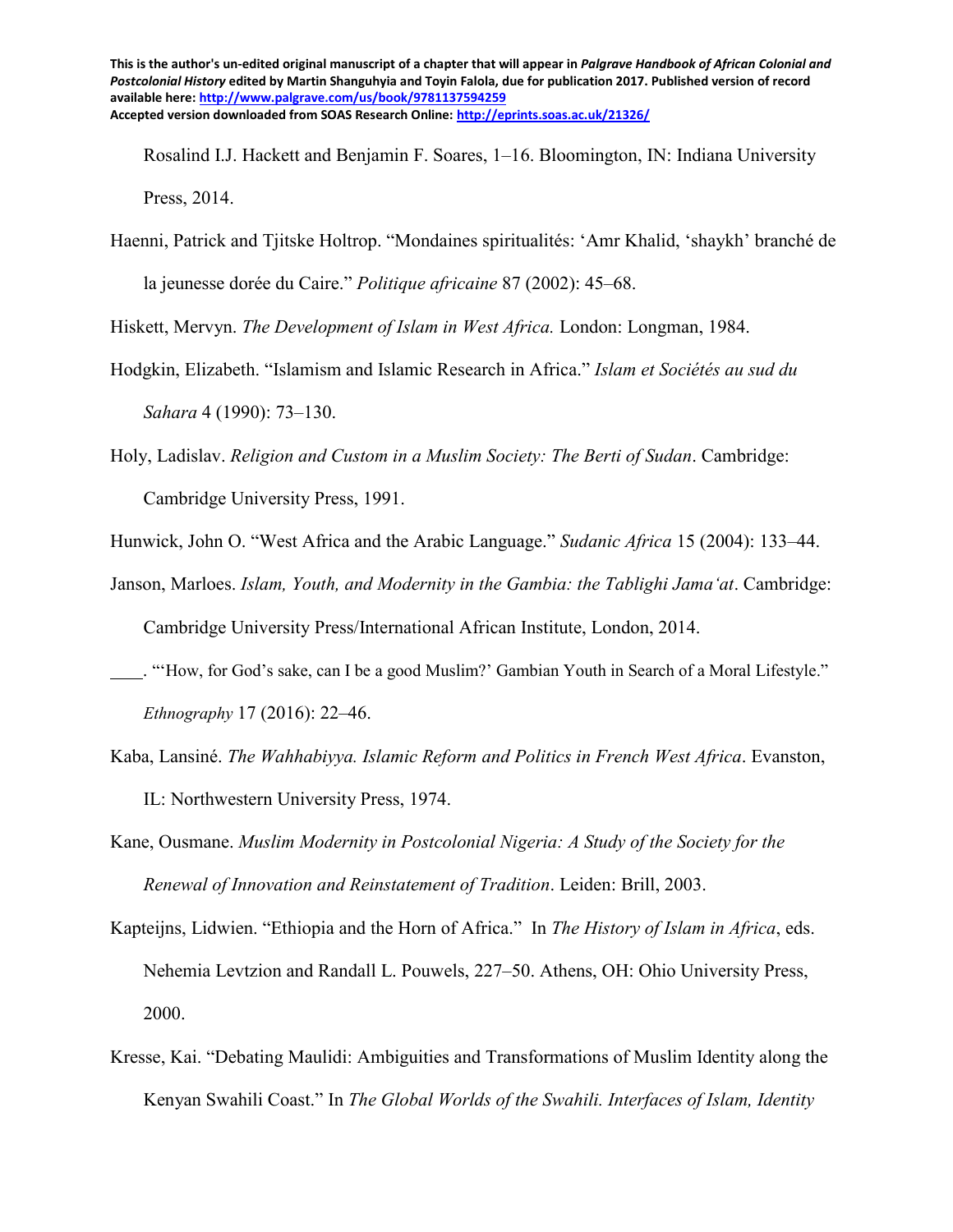*and Space in 19th and 20th-Century East Africa*, eds. Roman Loimeier and Rüdiger Seesemann, 209–28. Berlin: Lit Verlag, 2006.

- Lacunza-Balda, Justo. "Translations of the Quran into Swahili, and Contemporary Islamic Revival in East Africa." In *African Islam and Islam in Africa. Encounters between Sufis and Islamists*, eds. David Westerlund and Eva Evers Rosander, 95–126. London: Hurst, 1997.
- Larkin, Brian and Birgit Meyer. "Pentecostalism, Islam and Culture: New Religious Movements in West Africa." In *Themes in West African History*, ed. Emmanuel K. Akyeampong, 286– 312. Oxford: James Currey, 2006.
- Last, Murray. *The Sokoto Caliphate*. London: Longman, 1967.
- . "The Power of Youth, Youth of Power: Notes on the Religions of the Young in Northern Nigeria." In *Les jeunes en afrique. La politique et la ville*, vol. 2, ed. Hélène d'Almeida-Topor, 375–99. Paris: L'Harmattan, 1992.
- Launay, Robert. *Beyond the Stream: Islam and Society in a West African Town*. Long Grove, IL: Waveland Press, 2004 [1992].
- . "An Invisible Religion? Anthropology's Avoidance of Islam in Africa." In *African Anthropologies: History, Critique and Practice*, eds. Mwenda Ntarangwi, David Mills and Mustafa Babiker, 188–203. London: Zed Books, 2006.
- Launay, Robert and Benjamin F. Soares. "The Formation of an 'Islamic Sphere' in French Colonial West Africa." *Economy and Society* 28.4 (1999): 497–519.
- Lecocq, Baz and Paul Schrijver. "The War on Terror in a Haze of Dust: Potholes and Pitfalls on the Saharan Front." *Journal of Contemporary African Studies* 25.1 (2007): 141–66.
- Leichtman, Mara A. *Shiʻi Cosmopolitanisms in Africa: Lebanese Migration and Religious Conversion in Senegal.* Bloomington, IN: Indiana University Press, 2015.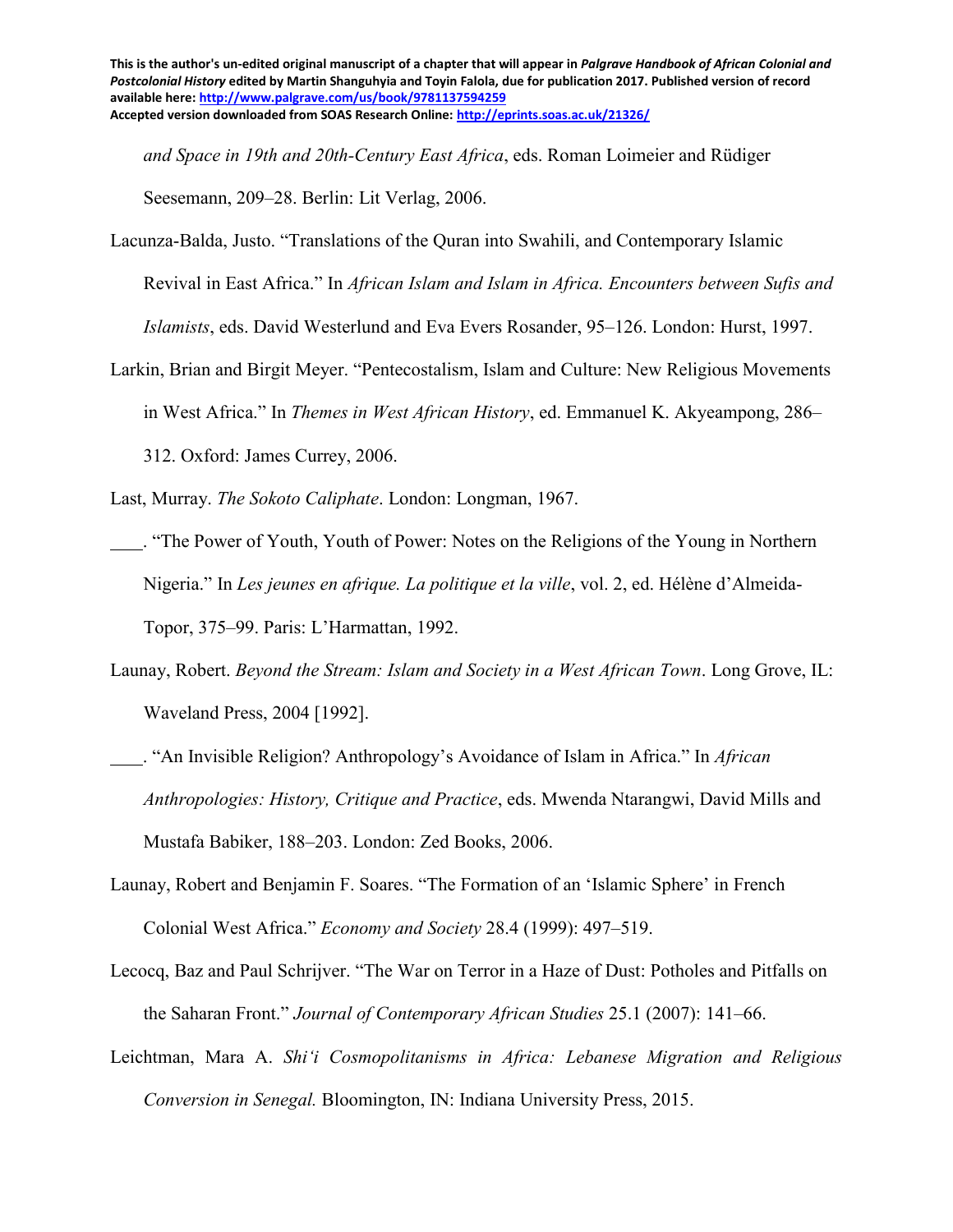Levtzion, Nehemia. *Islam in West Africa: Religion, Society and Politics to 1800*. Aldershot: Variorum, 1994.

 . "Islam in the Bilad al-Sudan to 1800." In *The History of Islam in Africa*, eds. Nehemia Levtzion and Randall L. Pouwels, 63–91. Athens, OH: Ohio University Press, 2000.

- Levtzion, Nehemia and Randall L. Pouwels. "Introduction: Patterns of Islamization and Varieties of Religious Experience among Muslims of Africa." In *The History of Islam in Africa*, eds. Nehemia Levtzion and Randall L. Pouwels, 1–18. Athens, OH: Ohio University Press, 2000.
- Lewis, Ioan M., ed. *Islam in Tropical Africa*. Bloomington & London: International African Institute, 1966.
- Loimeier, Roman. *Islamic Reform and Political Change in Northern Nigeria*. Evanston, IL: Northwestern University Press, 1997.
- . "Patterns and Peculiarities of Islamic Reform in Africa." *Journal of Religion in Africa* 33.3 (2003): 237–62.
- . "Perceptions of Marginalization: Muslims in Contemporary Tanzania." In *Islam and Muslim Politics in Africa*, eds. Benjamin F. Soares and René Otayek, 137–56. New York, NY: Palgrave Macmillan, 2007.
- . *Muslim Societies in Africa: A Historical Anthropology.* Bloomington, IN: Indiana University Press, 2013.
- Loimeier, Roman and Rüdiger Seesemann. "Introduction: Interfaces of Islam, Identity and Space in 19<sup>th</sup>-and20<sup>th</sup>-Century East Africa." In *The Global Worlds of the Swahili. Interfaces of Islam, Identity and Space in 19th and 20th-Century East Africa*, eds. Roman Loimeier and Rüdiger Seesemann, 1–14. Berlin: Lit Verlag, 2006.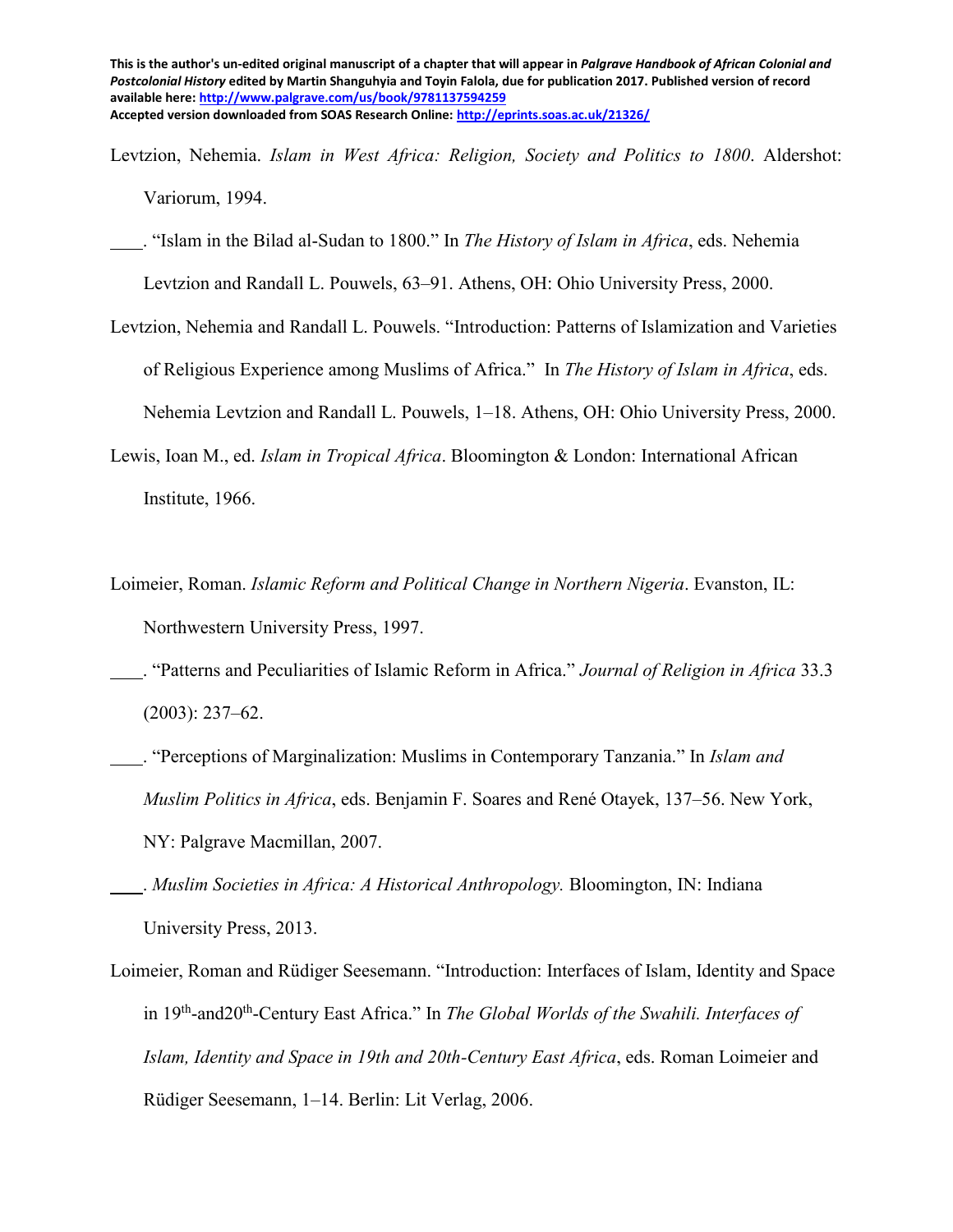- Mahmood, Saba. *Politics of Piety: The Islamic Revival and the Feminist Subject*. Princeton, NJ: Princeton University Press, 2005.
- Mamdani, Mahmood. *Good Muslim, Bad Muslim: A Political Perspective on Culture and Terrorism. America, the Cold War, and the Roots of Terror*. New York, NY: Pantheon Books, 2004.
- Marsden, Magnus. *Living Islam: Muslim Religious Experience in Pakistan's North-West Frontier*. Cambridge and New York, NY: Cambridge University Press, 2005.
- Masquelier, Adeline. "Debating Muslims, Disputed Practices: Struggles for the Realization of an Alternative Moral Order in Niger." In *Civil Society and the Political Imagination in Africa: Critical Perspectives*, eds. John L. Comaroff and Jean Comaroff, 219–50. Chicago, IL and London: The University of Chicago Press, 1999.
- . "Negotiating Futures: Islam, Youth, and the State in Niger." In *Islam and Muslim Politics in Africa*, eds. Benjamin F. Soares and René Otayek, 243–62. New York, NY: Palgrave Macmillan, 2007.
- *. Women and Islamic Revival in a West African Town*. Bloomington, IN: Indiana University Press, 2009.
- Mbacké, Khadim. *Sufism and Religious Brotherhoods in Senegal*, transl. by Eric Ross. Princeton, NJ: Markus Wiener Publishers, 2005.
- McIntosh, Janet. *The Edge of Islam: Power, Personhood, and Ethnoreligious Boundaries on the Kenya Coast*. Durham, NC: Duke University Press, 2009.
- Meyer, Birgit and Marloes Janson. "Studying Islam and Christianity in Africa: Moving Beyond a Bifurcated Field*.*" *Africa*, in press.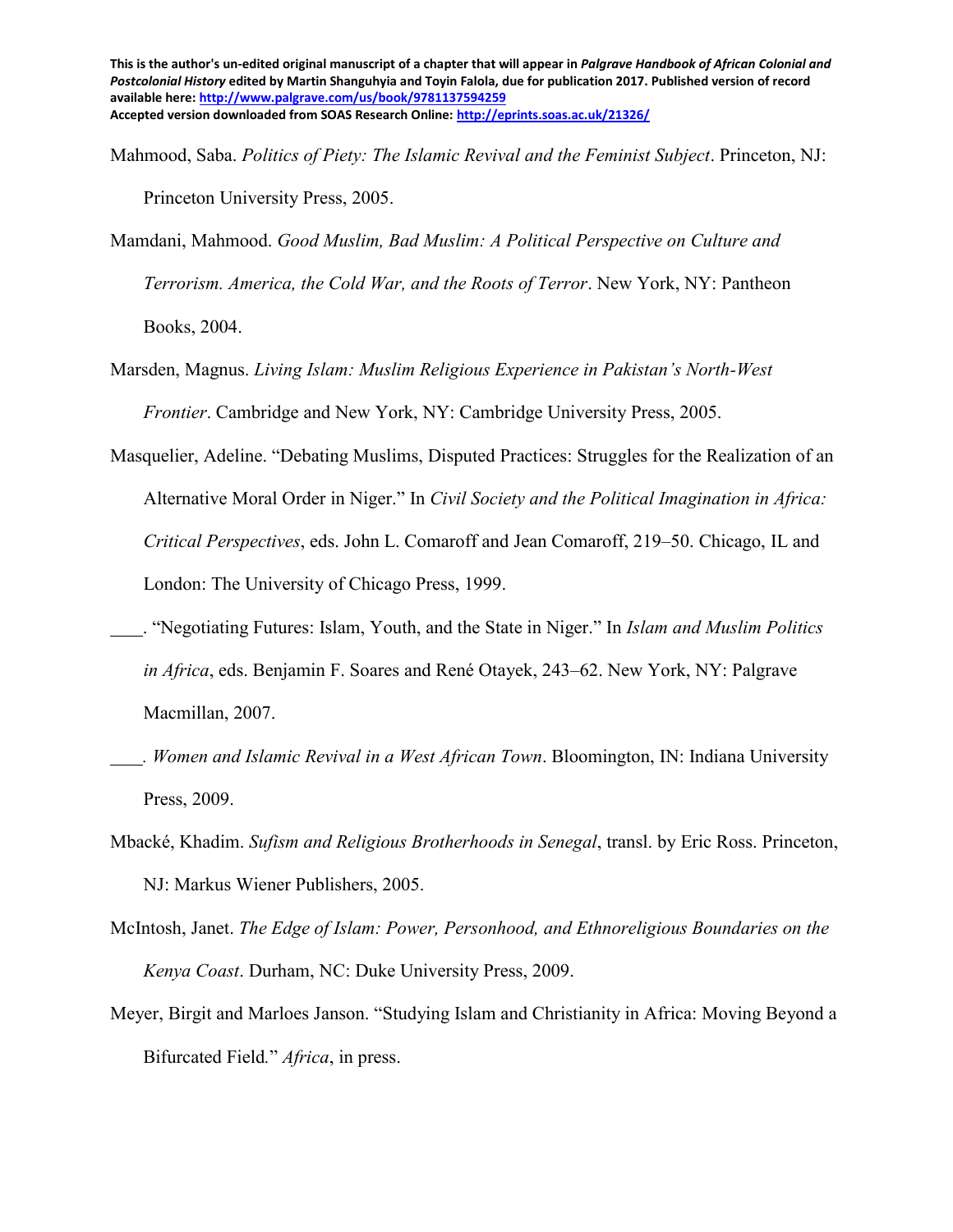Miles, William F.S. "West African Islam: Emerging Political Dynamics." In *Political Islam in West Africa: State-Society Relations Transformed*, ed. William F.S. Miles, 1–18. Boulder, CO: Lynne Rienner Publishers, 2007.

Miran, Marie. *Islam, histoire et modernité en Côte d'Ivoire*. Paris: Karthala, 2006.

Monteil, Vincent. *L'Islâm noir*. Paris: Éditions du Seuil, 1980.

- Moosa, Ebrahim. "Worlds 'Apart:' Tablīghī Jamā'at in South Africa under Apartheid, 1963– 1993." In *Travellers in Faith: Studies of the Tablīghī Jamā'at as a Transnational Islamic Movement for Faith Renewal*, ed. Muhammad Khalid Masud, 206–21. Leiden: Brill, 2000.
- Nyang, Sulayman S. and Marloes Janson. "Gambia." In *The Oxford Encyclopedia of the Modern Islamic World*, ed. John Esposito, 283–6. New York, NY and Oxford: Oxford University Press, 2009.
- Østebø, Terje. *Localising Salafism: Religious Change among Oromo Muslims in Bale, Ethiopia.* Leiden: Brill, 2012.
- Otayek, René and Benjamin F. Soares. "Introduction: Islam and Muslim Politics in Africa." In *Islam and Muslim Politics in Africa*, eds. Benjamin F. Soares and René Otayek, 1–24. New York, NY: Palgrave Macmillan, 2007.
- Peel, J.D.Y. *Religious Encounter and the Making of the Yoruba*. Bloomington, IN: Indiana University Press, 2000.
- . *Christianity, Islam, and Orisa-Religion: Three Traditions in Comparison and Interaction*. Berkeley, CA: University of California Press, 2015.
- Pouwels, Randall L. *Horn and Crescent: Cultural Change and Traditional Islam on the East African Coast, 800-1900*. Cambridge: Cambridge University Press, 1987.

Robinson, David. *The Holy War of Umar Tal*. Oxford: Clarendon Press, 1985.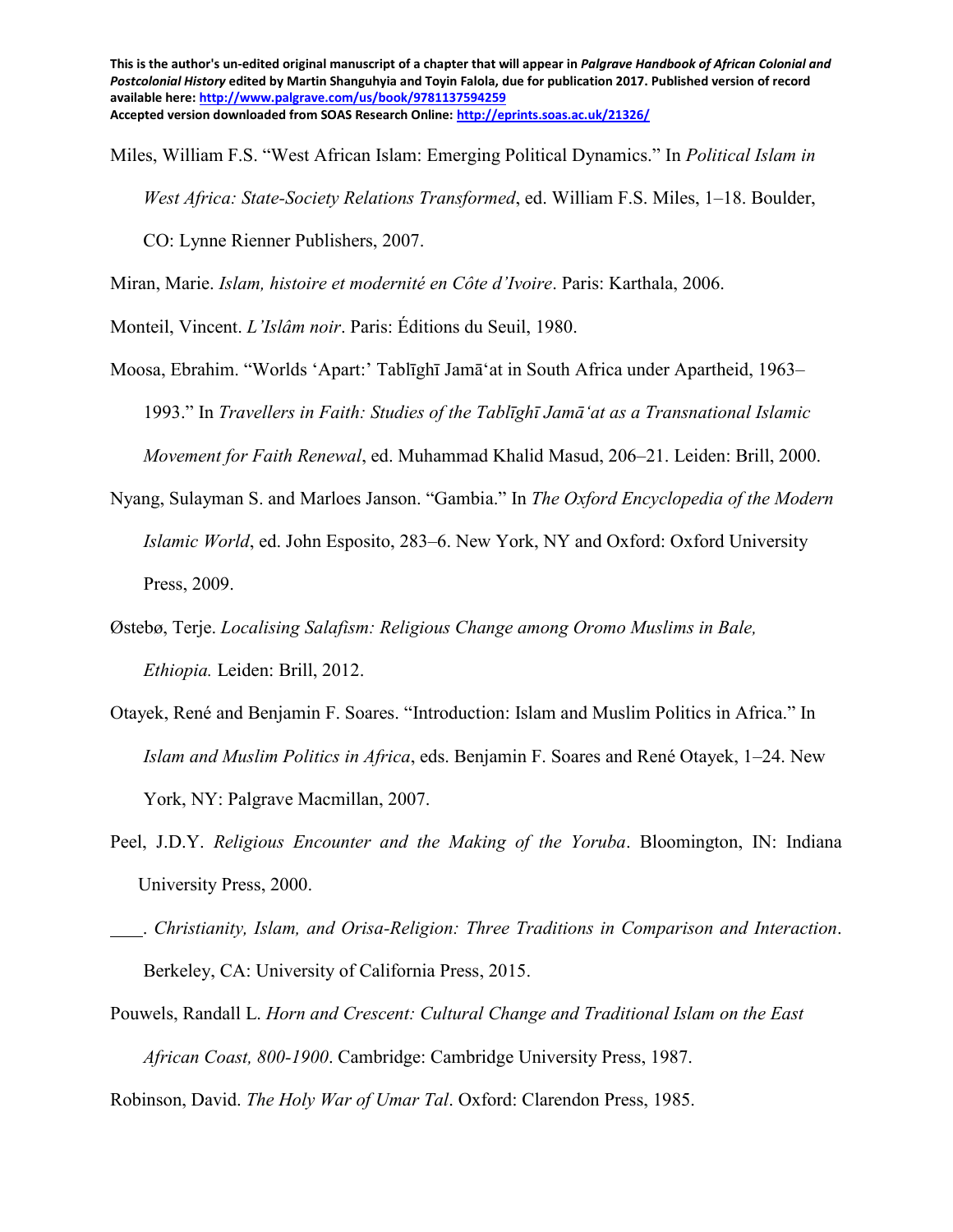. *Muslim Histories, African Societies: The Venture of Islamic Studies in Africa*. Cambridge: Cambridge University Press, 2004.

Roy, Olivier. *Globalised Islam: The Search for a New Ummah*. London: Hurst, 2004.

Saktanber, Ayşe. *Living Islam: Women, Religion and the Politicization of Culture in Turkey*.

London: I.B. Tauris, 2002.

- Salih, Mohamed A. "Islamic NGOs in Africa: The Promise and Peril of Islamic Voluntarism." In *Islamism and its Enemies in the Horn of Africa*, ed. Alex de Waal, 141–81. London: Hurst, 2004.
- Samson, Fabienne. *Les marabouts de l'islam politique: Le Dahiratoul Moustarchidina Wal Moustarchidaty, un mouvement néo-confrérique sénégalais*. Paris: Karthala, 2005.
- Sanneh, Lamin. *The Jakhanke Muslim Clerics: A Religious and Historical Study of Islam in Senegambia.* Lanham, MD: University Press of America, 1989.
- Schielke, Samuli. "Ambivalent Commitments: Troubles of Morality, Religiosity and Aspiration among Young Egyptians." *Journal of Religion in Africa* 39.2 (2009): 158–85.
- Schielke, Samuli and Liza Debevec. "Introduction." In *Ordinary Lives and Grand Schemes. An Anthropology of Everyday Religion*, eds. Samuli Schielke and Liza Debevec, 1–16. New York, NY: Berghahn Books, 2012.
- Schraeder, Peter J. "La guerre contre le terrorisme et la politique Américaine en Afrique." *Politique africaine* 98 (2005): 42–62.
- Schulz, Dorothea E. *Muslims and New Media in West Africa: Pathways to God*. Bloomington, IN: Indiana University Press, 2012.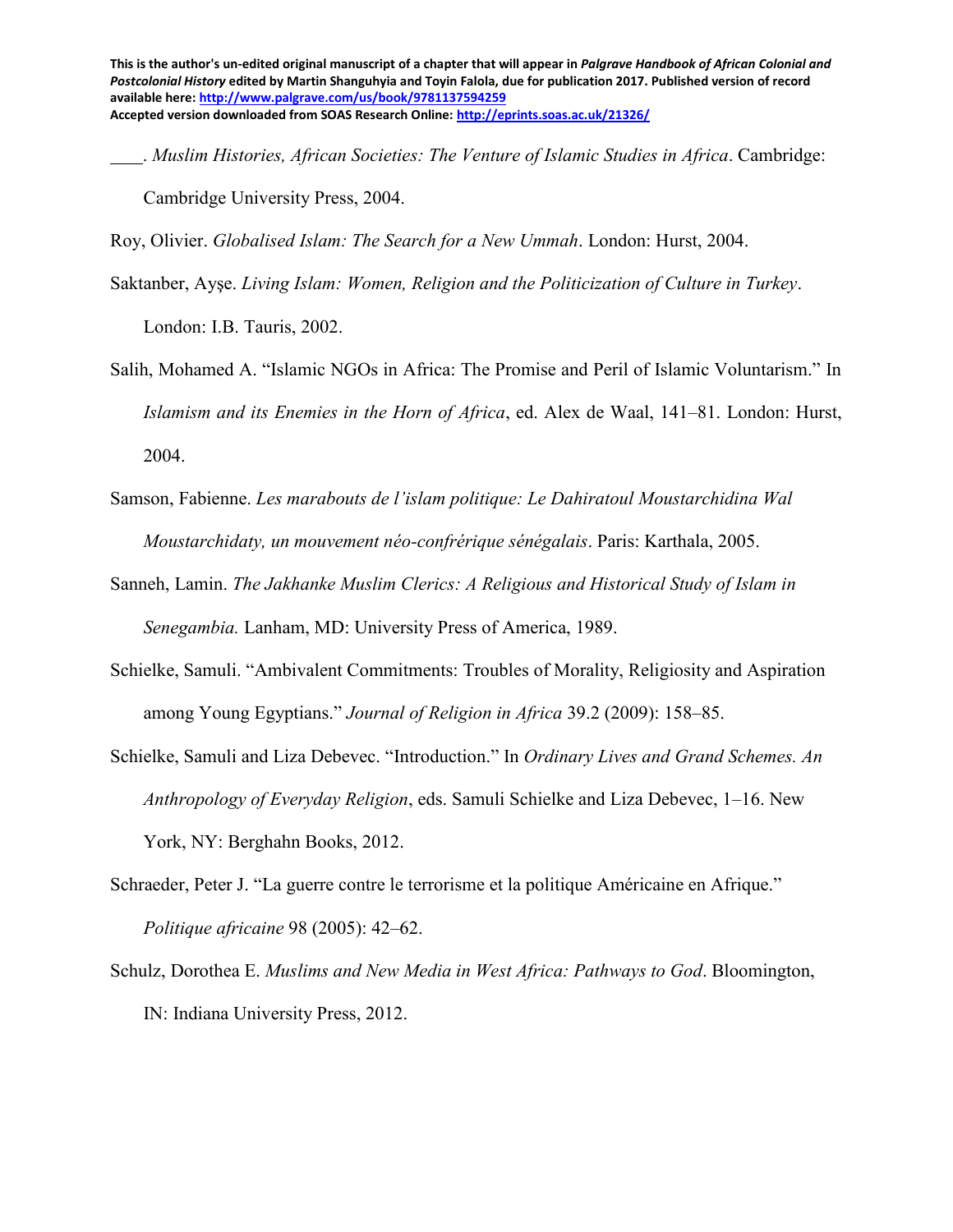Seesemann, Rüdiger. "The Quotidian Dimension of Islamic Reformism in Wadai (Chad)." In

*L'islam politique au sud du Sahara. Identités, discours et enjeux*, ed. Muriel Gomez-Perez,

327–46. Paris: Karthala, 2005.

 . "African Islam or Islam in Africa? Evidence from Kenya." In *The Global Worlds of the Swahili. Interfaces of Islam, Identity and Space in 19th and 20th-Century East Africa*, eds.

Roman Loimeier and Rüdiger Seesemann, 229–50. Berlin: Lit Verlag, 2006.

- Skinner, David E. *Islam, Education and Politics in West Africa*. Proceedings of the Fifth Birmingham Sierra Leone Studies Symposium, 15–17 July 1988, 133–8. Birmingham: University of Birmingham, 1990.
- Soares, Benjamin F. *Islam and the Prayer Economy: History and Authority in a Malian Town*. Edinburgh: Edinburgh University Press, 2005.

. *Muslim-Christian Encounters in Africa*. Leiden: Brill, 2006.

- Soares, Benjamin and Filippo Osella. "Islam, Politics, Anthropology." *Journal of the Royal Anthropological Institute* 15.1 (2009): 1–23.
- Sperling, David C. "The Coastal Hinterland and Interior of East Africa." In *The History of Islam in Africa*, eds. Nehemia Levtzion and Randall L. Pouwels, 273–302. Athens, OH: Ohio University Press, 2000.
- Tayob, Abdulkader*. Islamic Resurgence in South Africa: The Muslim Youth Movement*. Cape Town: University of Cape Town Press, 1995.
- . "Counting Muslims in South Africa." *Annual Review of Islam in South Africa* 5 (1996). Cape Town: Centre for Contemporary Islam, University of Cape Town.
- . *Islam in South Africa: Mosques, Imams, and Sermons*. Gainesville: University Press of Florida, 1999.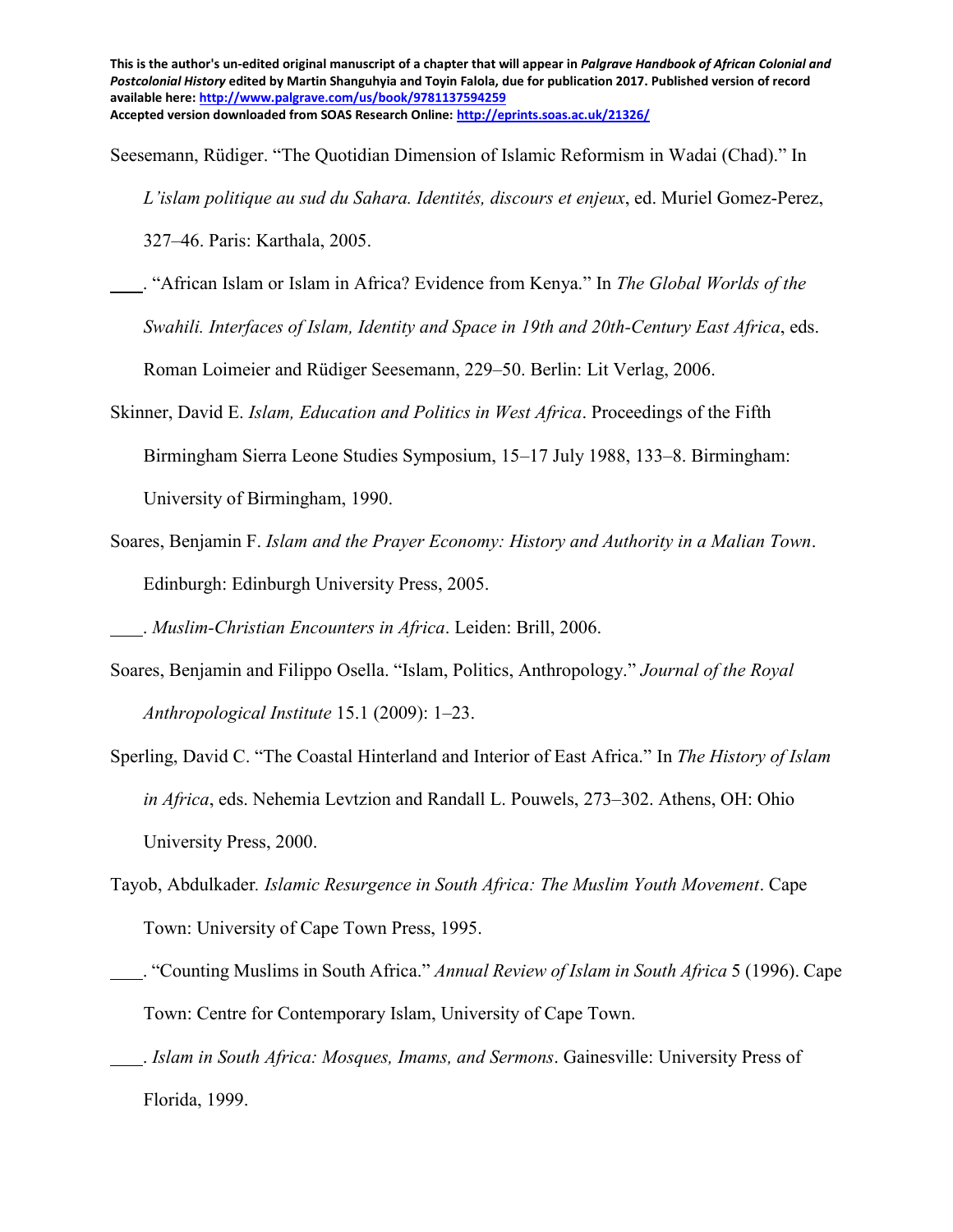Triaud, Jean-Louis. "Giving a Name to Islam South of the Sahara: An Adventure in Taxonomy." *The Journal of African History* 55.1 (2014): 3–15.

Trimingham, John S. *Islam in West Africa*. Oxford: Clarendon Press, 1959.

. *Islam in East Africa*. Oxford: Clarendon Press, 1964.

Umar, M. Sanni. "Changing Islamic Identity in Nigeria from the 1960s to the 1908s: From Sufism to Anti-Sufism." In *Muslim Identity and Social Change in Sub-Saharan Africa*, ed. Louis Brenner, 154–78. Bloomington, IN: Indiana University Press, 1993.

- Vahed, Goolam. "Changing Islamic Traditions and Emerging Identities in South Africa." *Journal of Muslim Minority Affairs* 20.1 (2000): 43–73.
- . "Contesting 'Orthodoxy': The Tablighi-Sunni Conflict among South African Muslims in the 1970s and 1980s." *Journal of Muslim Minority Affairs* 23.2 (2003): 313–34.
- Vahed, Goolam and Shamil Jeppie. *Multiple Communities: Muslims in Post-Apartheid South Africa*. [www.hsrcpress.ac.za,](http://www.hsrcpress.ac.za/) 2005.
- Villalón, Leonardo A. *Islamic Society and State Power in Senegal: Disciples and Citizens in Fatick*. Cambridge: Cambridge University Press, 1995.
- Von Sivers, Peter. "Egypt and North Africa." In *The History of Islam in Africa*, eds. Nehemia Levtzion and Randall L. Pouwels, 21–36. Athens, OH: Ohio University Press, 2000.
- Wario, Halkano Abdi and Ramzi Ben Amara. "Door to Door Daʻwa in Africa: Dynamics of Proselytization in Yan Izala and Tablīghī Jamā'at." In *Religion on the Move: New Dynamics of Religious Expansion in a Globalizing World*, eds. Afe Adogame and Shobana Shankar, 159–77. Leiden: Brill, 2013.
- Westerlund, David and Eva Evers Rosander, eds. *African Islam and Islam in Africa: Encounters between Sufis and Islamists*. London: Hurst, 1997.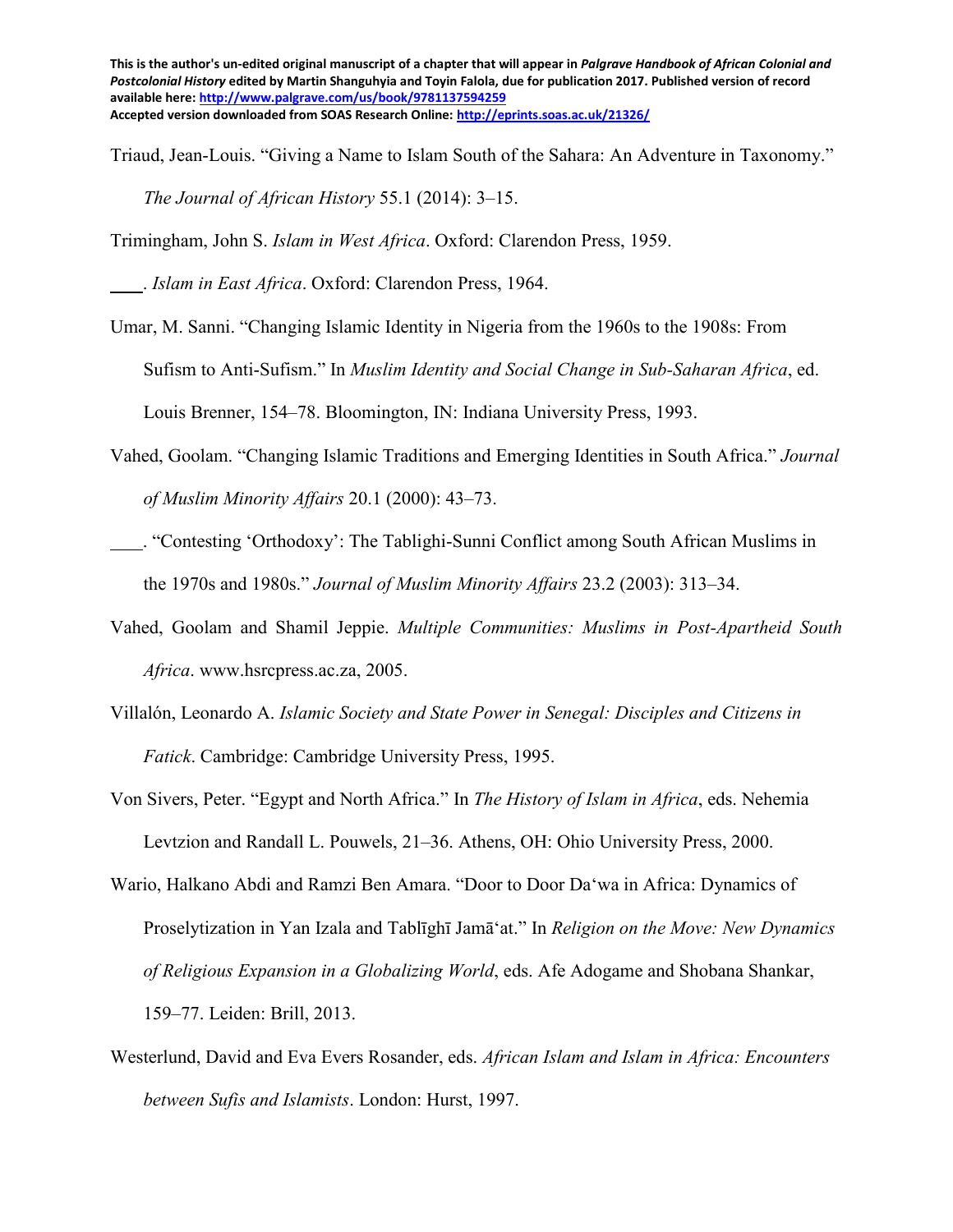**Notes**

 $\overline{a}$ 

<sup>1</sup> According to the CIA World Factbook, about half of Africa's population professes Islam (https://www.cia.gov/library/publications/the-world-factbook).

 $2$  As Tayob (1996) observes, although Muslims form less than two percent of the South African population, statistics do not reflect their religious experience. Residential concentration of Muslims in racially segregated areas in Cape Town means that many of them live in proximity to mosques and Islamic schools and have a strong sense of being Muslim (Vahed and Jeppie 2005: 252-253).

<sup>3</sup> Given the sheer number of countries and their diversity in these regions, individual cases cannot be described but I will point out broad patterns with reference to some key examples.

<sup>4</sup> Sufism (Ar. *tasawwuf*) refers to the mystical tradition in Islam characterized by esoteric practices, special litanies of prayer and techniques of invoking Allah's names as ways of approaching Him. <sup>5</sup> These movements are variously known as Wahhabi, Salafi, Islamist or simply Sunnite Islam in sub-Saharan Africa (Kaba 1974; Hodgkin 1990; Loimeier 2003; Miles 2007). What they have in common is what Roy calls "a quest to define a pure religion beyond time and space" (2004: 11). They aim at purging Islam from unlawful innovations (*bidʻa*) by returning to the purported origins of Islam.

<sup>6</sup> The majority of Muslims in Africa are Sunnis belonging to the Maliki (dominant in North and West Africa) and Shafiʻi (predominant on the East African coast) legal schools of thought. Exceptions are Shiʻi Muslims in parts of West Africa (Leichtman 2015), Ahmadis – a Muslim movement with a strong missionary component going back to Mirza Ghulam Ahmad (d. 1908) from Punjab in India (Fisher 1963) – and Ismaʻilis in East Africa and in areas of Asian Muslim immigration in South Africa.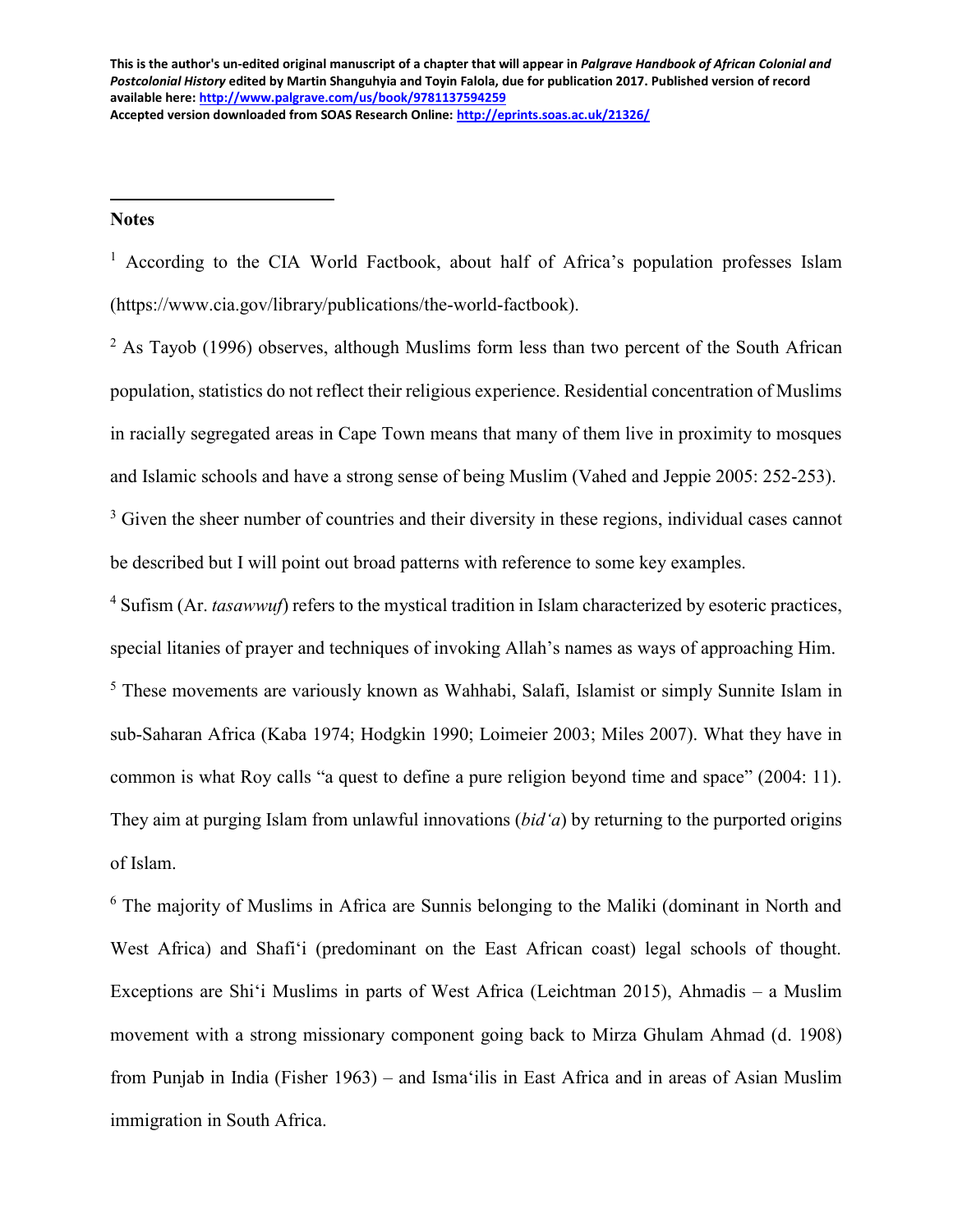$\overline{a}$ 

 $7$  A prominent example is Shaykh Amadu Bamba M'Backe, the founder of the Senegalese Muridiyya Sufi order, who was sent by the French rulers into exile twice: to Gabon from 1895 to 1902 and to Mauritania from 1903 to 1907. Bamba's vexed relationship with the French has prompted later followers of the Muridiyya to praise him as a hero of the anticolonial struggle (Babou 2011).

<sup>8</sup> Although borrowed from the French colonial lexicon, the term marabout is widespread in local discourse in West Africa and has grown into a self-designation. It refers to a wide range of religious specialists, from head of a Sufi order to Islamic healer and Quranic teacher (Soares 2005: 30-32).

<sup>9</sup> Examples are the Africa Muslims Agency (Kuwait), International Islamic Relief Organization (Saudi Arabia), *Al-Haramain* (Saudi Arabia), World Islamic Call Society (Libya), *Munazamat al-Da'wa al-Islamiyya* (Sudan) and the International African Relief Agency (Sudan). Ahmed (2009: 426-427) interprets the widening of the concept of *da'wa* linking moral reform with social welfare as the "Red Cross complex". In competition with the Christian Red Cross and nongovernmental organizations (NGOs), contemporary Muslim associations feel obliged to provide all kinds of educational services and charity (Salih 2004).

<sup>10</sup> On 11 December 2015, President Jammeh declared the Gambia an Islamic Republic. The Gambia follows Mauritania as Africa's second Islamic Republic, although the country's secular constitution remains unaltered (http://www.africaresearchinstitute.org/the-gambia-expert-briefing/).

 $11$  Since 9/11, the Western world's line-drawing of Islam has resulted in a binary view of what Mamdani (2004) calls "Good Muslim" versus "Bad Muslim". This way of understanding Islam has resulted in various US "counterterrorism" initiatives in sub-Saharan Africa, such as the Pan Sahel Initiative and the follow-up program, the Trans-Sahara Counterterrorism Initiative (Schraeder 2005: Lecocq and Schrijver 2007).